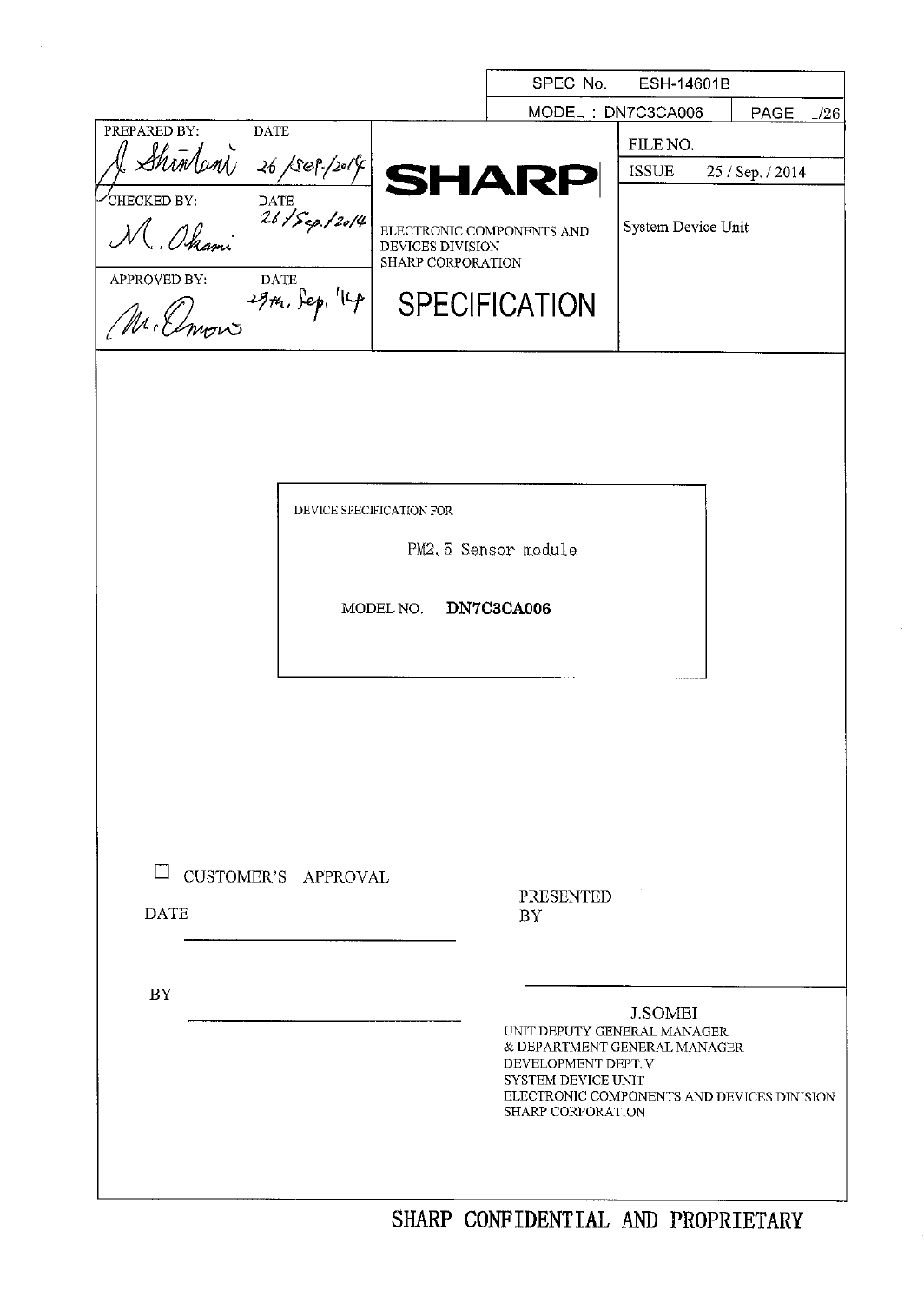|             |                         |                | SPEC No.<br>ESH-14601B                                                     |                       |
|-------------|-------------------------|----------------|----------------------------------------------------------------------------|-----------------------|
|             |                         |                | MODEL: DN7C3CA006                                                          | PAGE<br>2/26          |
|             |                         |                | DOC. FIRST ISSUE                                                           |                       |
|             |                         |                | $3/$ Jun. $/$ 2014                                                         |                       |
|             | RECORDS OF REVISION     |                | IDENT. DATA No.                                                            |                       |
|             |                         |                |                                                                            |                       |
|             | REF. PAGE               |                |                                                                            | CHECK                 |
| <b>DATE</b> | PARAGRAGH               | <b>REVISED</b> | <b>SUMMARY</b>                                                             | $\&$                  |
|             | <b>DRAWING</b>          | No.            |                                                                            | <b>APPROVAL</b>       |
|             | No.                     |                |                                                                            |                       |
| 2014/8/22   | 2.4<br>2.8              | $\Delta$ 1     | Range of operation voltage is updated.<br>Measurement accuracy is updated. |                       |
|             | 2.10                    |                | Humidity characteristics is added.                                         |                       |
|             | $\overline{\mathbf{4}}$ |                | Reliability test is added.                                                 |                       |
|             | 5.2                     |                | OR code is updated.                                                        |                       |
| 2014/9/25   | $\overline{4}$          | $\Delta$ 2     | Reliability test is updated.                                               | M. Ornors<br>M. Okami |
|             | 6.1                     |                | Packing specifications is updated.                                         |                       |
|             |                         |                |                                                                            |                       |
|             |                         |                |                                                                            |                       |
|             |                         |                |                                                                            |                       |
|             |                         |                |                                                                            |                       |
|             |                         |                |                                                                            |                       |
|             |                         |                |                                                                            |                       |
|             |                         |                |                                                                            |                       |
|             |                         |                |                                                                            |                       |
|             |                         |                |                                                                            |                       |
|             |                         |                |                                                                            |                       |
|             |                         |                |                                                                            |                       |
|             |                         |                |                                                                            |                       |
|             |                         |                |                                                                            |                       |
|             |                         |                |                                                                            |                       |
|             |                         |                |                                                                            |                       |
|             |                         |                |                                                                            |                       |
|             |                         |                |                                                                            |                       |
|             |                         |                |                                                                            |                       |
|             |                         |                |                                                                            |                       |
|             |                         |                |                                                                            |                       |
|             |                         |                |                                                                            |                       |
|             |                         |                |                                                                            |                       |
|             |                         |                |                                                                            |                       |
|             |                         |                |                                                                            |                       |
|             |                         |                |                                                                            |                       |
|             |                         |                |                                                                            |                       |
|             |                         |                |                                                                            |                       |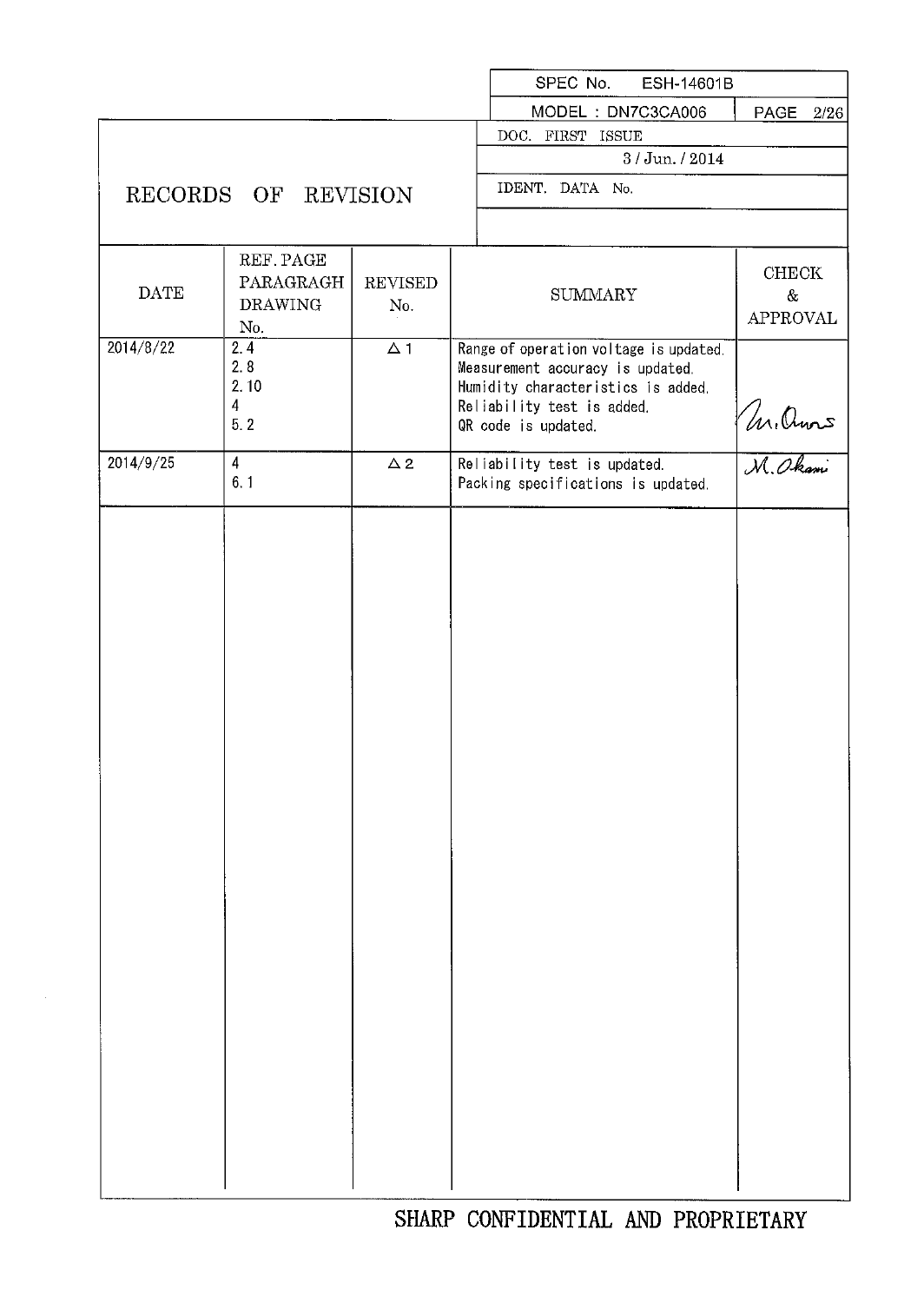|                                                                                                                                                                                                                                                                                                                                              | Product No.                                                                    | Sheet No.<br>ESH-14601B | PAGE<br>3/26 |
|----------------------------------------------------------------------------------------------------------------------------------------------------------------------------------------------------------------------------------------------------------------------------------------------------------------------------------------------|--------------------------------------------------------------------------------|-------------------------|--------------|
| ○ 本仕様書は弊社の著作権等に係る内容も含まれていますので、取り扱いには充分ご注意頂くと共に、<br>本仕様書の内容を弊社に無断で複製しないようお願い申し上げます。<br>These specification sheets include materials protected under copyright of Sharp Corporation ("Sharp").<br>Please do not reproduce or cause anyone to reproduce them without Sharp's consent.                                                           |                                                                                |                         |              |
| 〇 本製品のご使用に際しては本仕様書記載の絶対最大定格や使用上の注意事項等及び以下の<br>注意点を遵守願います。<br>When using this product, please observe the absolute maximum ratings and the instructions for use<br>Outlined in these specification sheets, as well as the precautions mentioned below.                                                                                        |                                                                                |                         |              |
| なお、本仕様書記載の絶対最大定格や使用上の注意事項等を逸脱した本製品の使用あるいは、<br>以下の注意点を逸脱した本製品の使用に起因する損害に関して、弊社はその責を負いません。<br>Sharp assumes no responsibility for any damage resulting from use of the product which<br>does not comply with the absolute maximum ratings and the instructions included in these<br>specification sheets, and the precautions mentioned below. |                                                                                |                         |              |
| (注意点)                                                                                                                                                                                                                                                                                                                                        |                                                                                |                         |              |
| (Precautions)<br>お客様が本仕様書の内容に基づき、お客様の商品のカタログ、取扱い説明書等を<br>(1)<br>作成される場合には、本製品をお客様の商品に組み込んだ状態で、その合理的根拠の有無を<br>ご検証頂きますようお願い致します。                                                                                                                                                                                                               |                                                                                |                         |              |
| (1) Please do verify the validity of this part after assembling it in customer's products, when<br>customer wants to make catalogue and instruction manual based on the specification sheet of this part.                                                                                                                                    |                                                                                |                         |              |
| ② 本製品は原則として下記の用途に使用する目的で製造された製品です。                                                                                                                                                                                                                                                                                                           |                                                                                |                         |              |
| ・家電製品<br>なお、上記の用途であっても③または④に記載の機器に該当する場合は、それぞれ<br>該当する注意点を遵守願います。                                                                                                                                                                                                                                                                            |                                                                                |                         |              |
| (2) This product is designed for use in the following application areas ;                                                                                                                                                                                                                                                                    |                                                                                |                         |              |
| · Home appliances<br>If the use of the product in the above application areas is for equipment listed in paragraphs<br>(3) or (4), please be sure to observe the precautions given in those respective paragraphs.                                                                                                                           |                                                                                |                         |              |
| 機能・精度等において高い信頼性・安全性が必要とされる下記の用途に本製品を使用<br>(3)<br>される場合は、これらの機器の信頼性および安全性維持のためにフェールセーフ設計や<br>冗長設計の措置を講じる等、システム・機器全体の安全設計にご配慮頂いた上で本製品を<br>ご使用下さい。                                                                                                                                                                                              |                                                                                |                         |              |
| 交通信号機<br>٠<br>ガス漏れ検知遮断器<br>防災防犯装置                                                                                                                                                                                                                                                                                                            | 運送機器(航空機、列車、自動車等)の制御と各種安全性にかかわるユニット                                            |                         |              |
| 各種安全装置 等<br>(3) Appropriate measures, such as fail-safe design and redundant design considering the safety design<br>of the overall system and equipment, should be taken to ensure reliability and safety when this product<br>is used for equipment which demands high reliability and safety in function and precision, such as ;         |                                                                                |                         |              |
| Traffic signals<br>Gas leakage sensor breakers<br>Rescue and security equipment<br>Other safety equipment<br>$\blacksquare$                                                                                                                                                                                                                  | Transportation control and safety equipment (aircraft, train, automobile etc.) |                         |              |
|                                                                                                                                                                                                                                                                                                                                              |                                                                                |                         |              |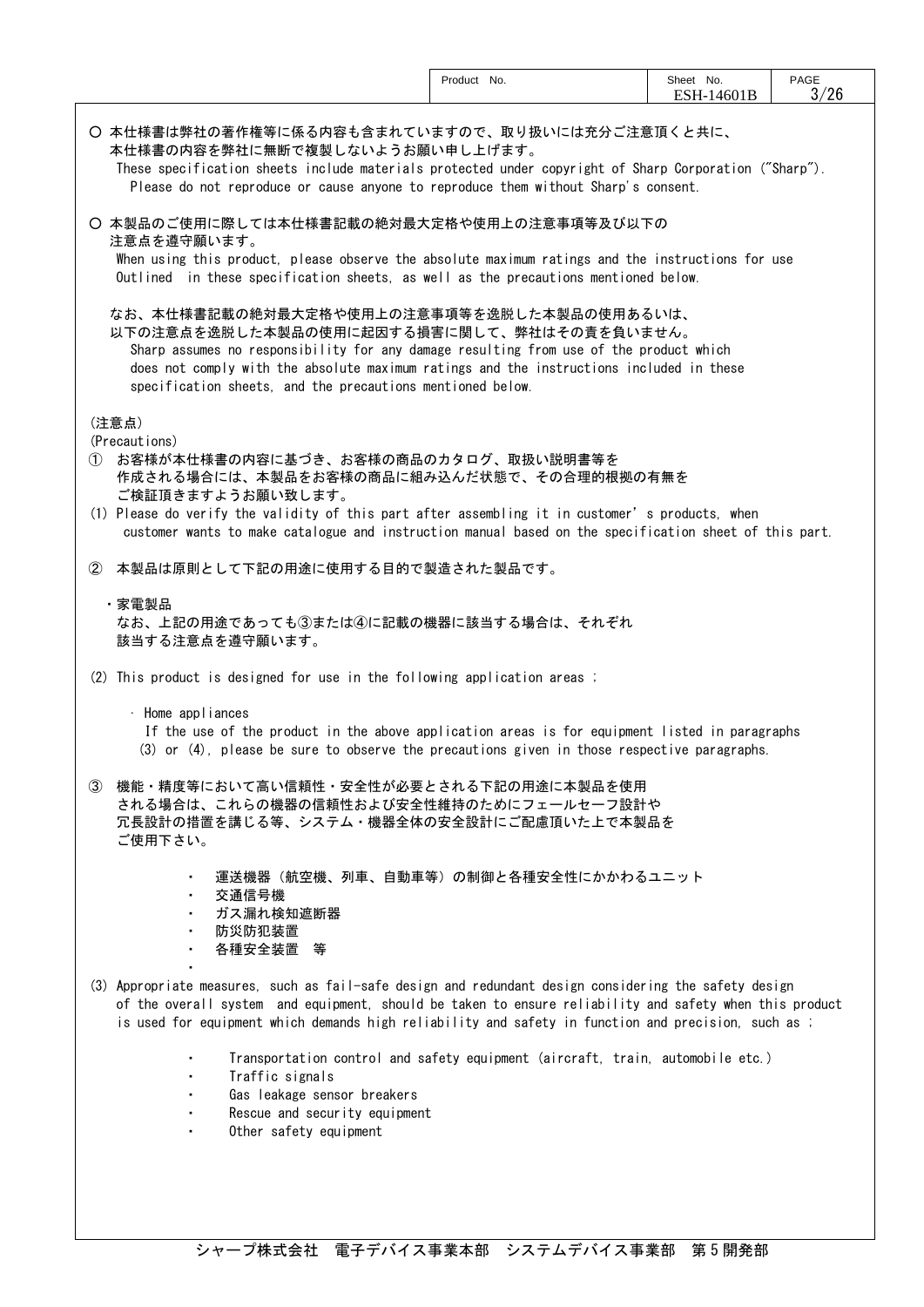|                                                                                                                                                                                                              | Product No. | Sheet No.<br>ESH-14601B | <b>PAGE</b><br>4/26 |
|--------------------------------------------------------------------------------------------------------------------------------------------------------------------------------------------------------------|-------------|-------------------------|---------------------|
| 機能・精度等において極めて高い信頼性・安全性が必要とされる以下の用途にはご使用にならないで下さい。<br>$\bf{a}$                                                                                                                                                |             |                         |                     |
| 宇宙機器<br>$\blacksquare$<br>通信機器[幹線]<br>٠<br>原子力制御機器<br>医療機器 等                                                                                                                                                 |             |                         |                     |
| (4) Please do not use this product for equipment which require extremely high reliability and safety<br>in function and precision, such as ;                                                                 |             |                         |                     |
| · Space equipment<br>· Telecommunication equipment (for trunk lines)<br>· Nuclear power control equipment<br>· Medical equipment                                                                             |             |                         |                     |
| 5 本品の不具合により、2次的に発生する機会損失、損失利益などについては一切責任を負いかねます。<br>(5) We are not responsible for any opportunity loss and any lost income caused secondarily by the defect<br>of this product.                             |             |                         |                     |
| 上記①、②、③、④、⑤のいずれに該当するか疑義のある場合は弊社販売窓口までご確認願います。<br>(6)<br>(6) Please contact and consult with a Sharp sales representative if four are any questions regarding<br>interpretation of the above five paragraphs. |             |                         |                     |
| 〇 本製品につきご不明な点がありましたら事前に弊社販売窓口までご連絡頂きますようお願い致します。                                                                                                                                                             |             |                         |                     |
| 販売窓口: 電子D事業本部 各地域 営業部門拠点                                                                                                                                                                                     |             |                         |                     |
| Please contact and consult with a Sharp sales representative for any questions about this product.                                                                                                           |             |                         |                     |
| Sales representative: Electronic Components and Devices Division<br>Sales department of each area                                                                                                            |             |                         |                     |
|                                                                                                                                                                                                              |             |                         |                     |
|                                                                                                                                                                                                              |             |                         |                     |
|                                                                                                                                                                                                              |             |                         |                     |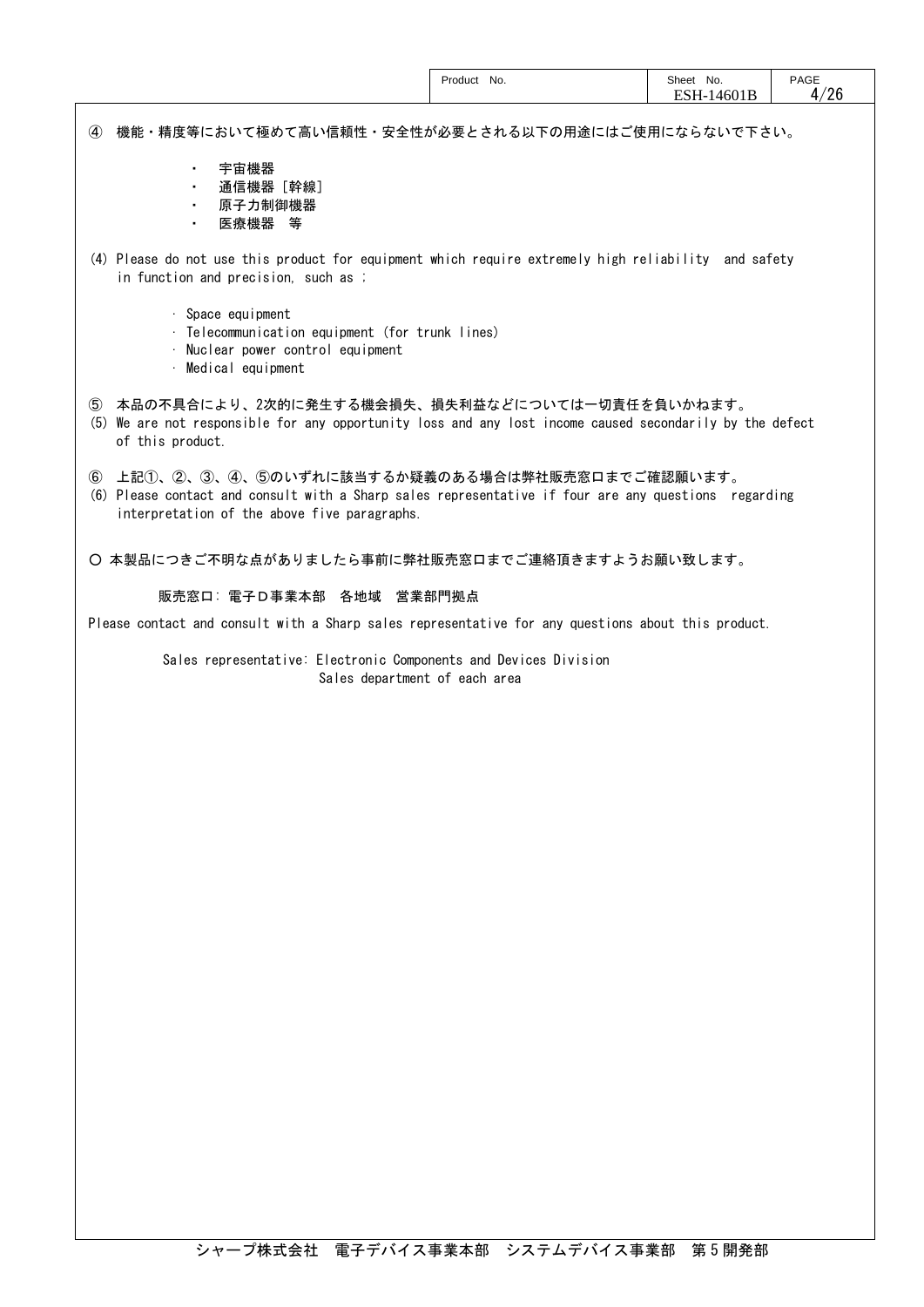|                                                                    | Product No. | Sheet No.<br>ESH-14601B | PAGE<br>5/26 |
|--------------------------------------------------------------------|-------------|-------------------------|--------------|
| 目次 (Contents)                                                      |             |                         |              |
| 1. 一般事項 (General information)                                      |             |                         | 6            |
| 適用範囲 (Scope of application)<br>1.1                                 |             |                         | 6            |
| 主な機能 (Main features)<br>1.2                                        |             |                         | 6            |
| ブロック図 (Block diagram)<br>1.3                                       |             |                         | 7            |
| 2. 一般性能 (General characteristics)                                  |             |                         | 8            |
| 2.1<br>絶対最大定格 (Absolute maximum rating)                            |             |                         | 8            |
| 2.2<br>(Operation condition)<br>動作条件                               |             |                         | 8            |
| 2.3<br>(Storage condition)<br>保存条件                                 |             |                         | 8            |
| (Operating voltage)<br>2.4<br>動作電圧                                 |             |                         | 8            |
| 試験条件 (TEST condition)<br>2.5                                       |             |                         | 8            |
| 2.6<br>電気的光学特性 (Electrical and optical characteristics)            |             |                         | 9            |
| LED 入力端子へのパルス入力範囲 (Pulse input range to LED input terminal)<br>2.7 |             |                         | 10           |
| PM2.5 測定範囲 (PM2.5 measurement range)<br>2.8                        |             |                         | $11 - 12$    |
| 2.9<br>温度特性 (Temperature characteristics)                          |             |                         | 13           |
| 2.10<br>湿度特性 (Humidity characteristics)                            |             |                         | 14           |
| 2.11<br>電圧特性 (Voltage characteristics)                             |             |                         | 15           |
| ファン騒音 (Fan noise)<br>2.12                                          |             |                         | 15           |
| 2.13<br>質量 (Weight)                                                |             |                         | 15           |
| 3. 製品外形 (Product outline)                                          |             |                         | 16           |
| 4. 信頼性試験 (Reliability test)                                        |             |                         | 17           |
| 5. 出荷検査 (Delivery inspection)                                      |             |                         | 19           |
| 6. 梱包仕様 (Packing specifications)                                   |             |                         | 20           |
| 7. 使用上、及び保管上の注意事項 (Cautions for usage and storage)                 |             |                         | 22           |
| その他 (Others)<br>8.                                                 |             |                         | 26           |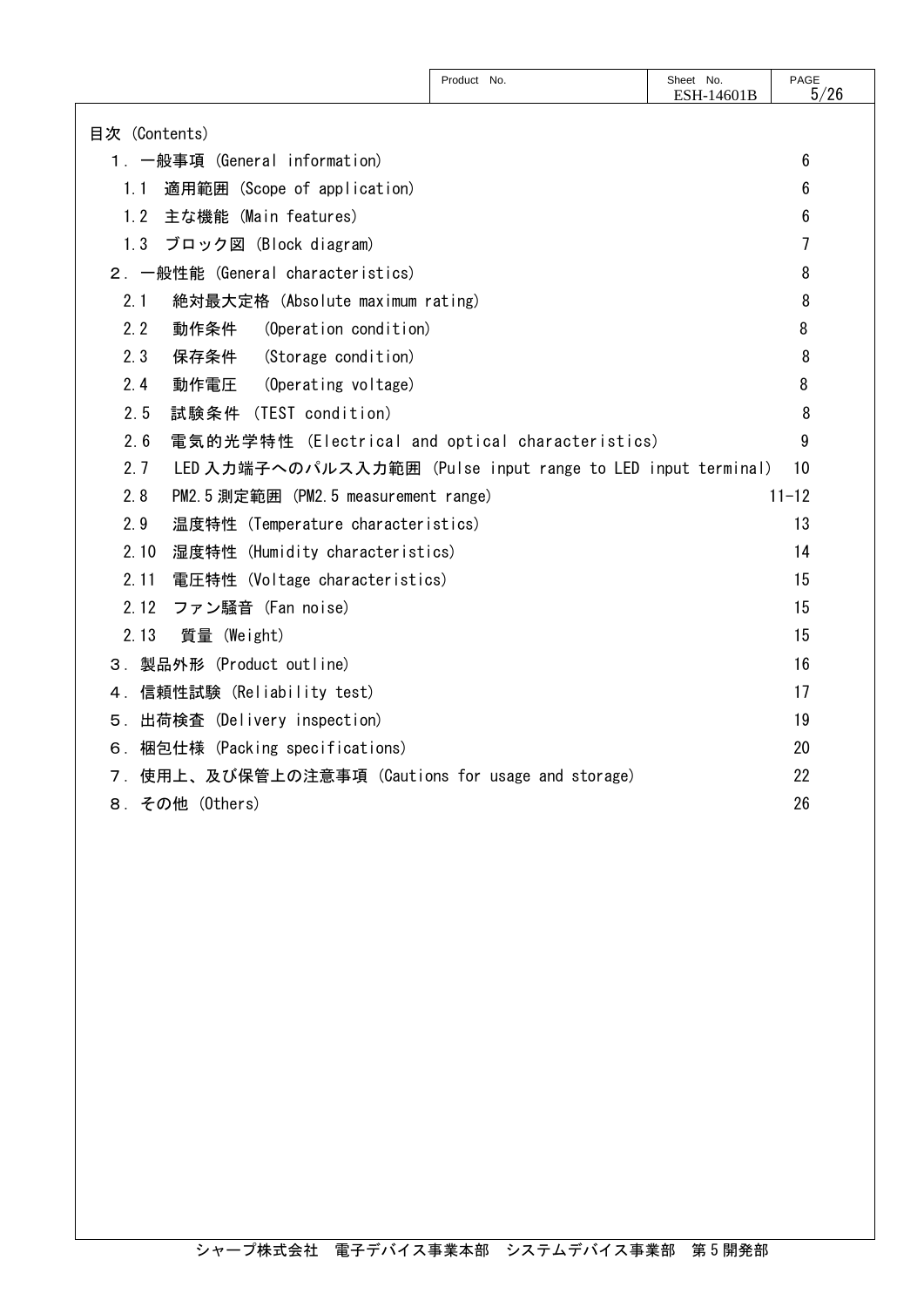# 1.一般事項 (General information)

1.1 適用範囲 (Application)

本仕様書は、分粒器の付いたほこりセンサモジュールの外形及び特性について適用する。 This specification is applicable to the outline and the characteristics of the dust sensor module with a particle separator.

1.2 主な機能 (Main features)

ファンによる風圧を利用し微小粒子状物質(PM2.5)を通過させる分粒器と微小 粒子状物質を検知するほこりセンサを一体化したセンサモジュール。

This product is the sensor module with a particle separator which uses the air pressure of the fan and passes micro particulate matters (PM2.5) and the dust sensor detecting micro particulate matters.

#### 特徴

※ファン制御により当社従来のほこりセンサとしても使用可能 ※微小粒子状物質(PM2.5)の検出可能 ※独自開発の分粒器(バーチャルインパクタ)の採用によりセンサを小型化、高精度測定可能

## Features

※This module can operate as a normal dust sensor by controlling a fan.

※Micro particulate matters (PM2.5) are detectable.

※The uniquely developed flow divider (Virtual impactor) downsizes the sensor and the high precision measurement is possible.

分粒原理ブロック図 (PM2.5 detection process)

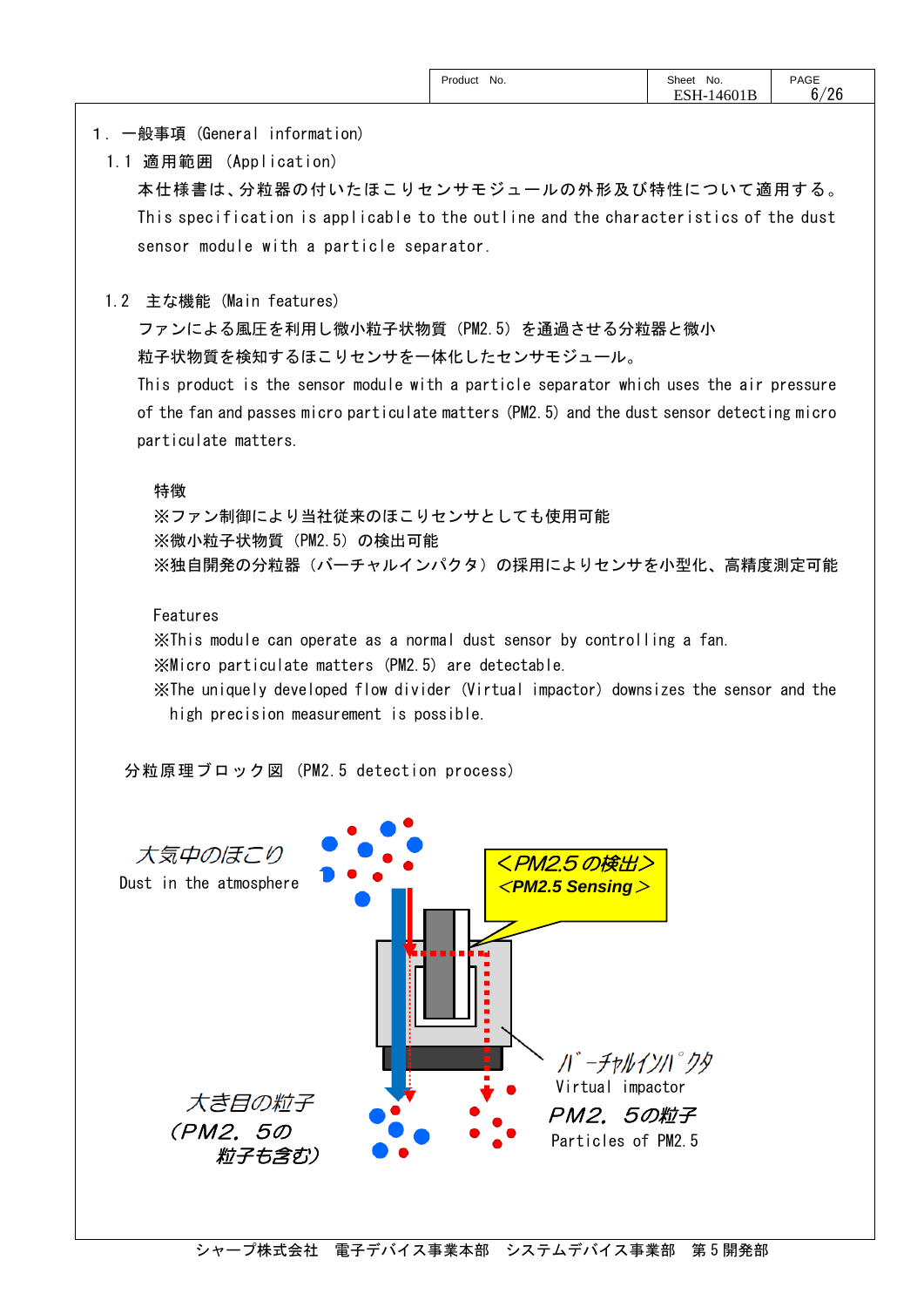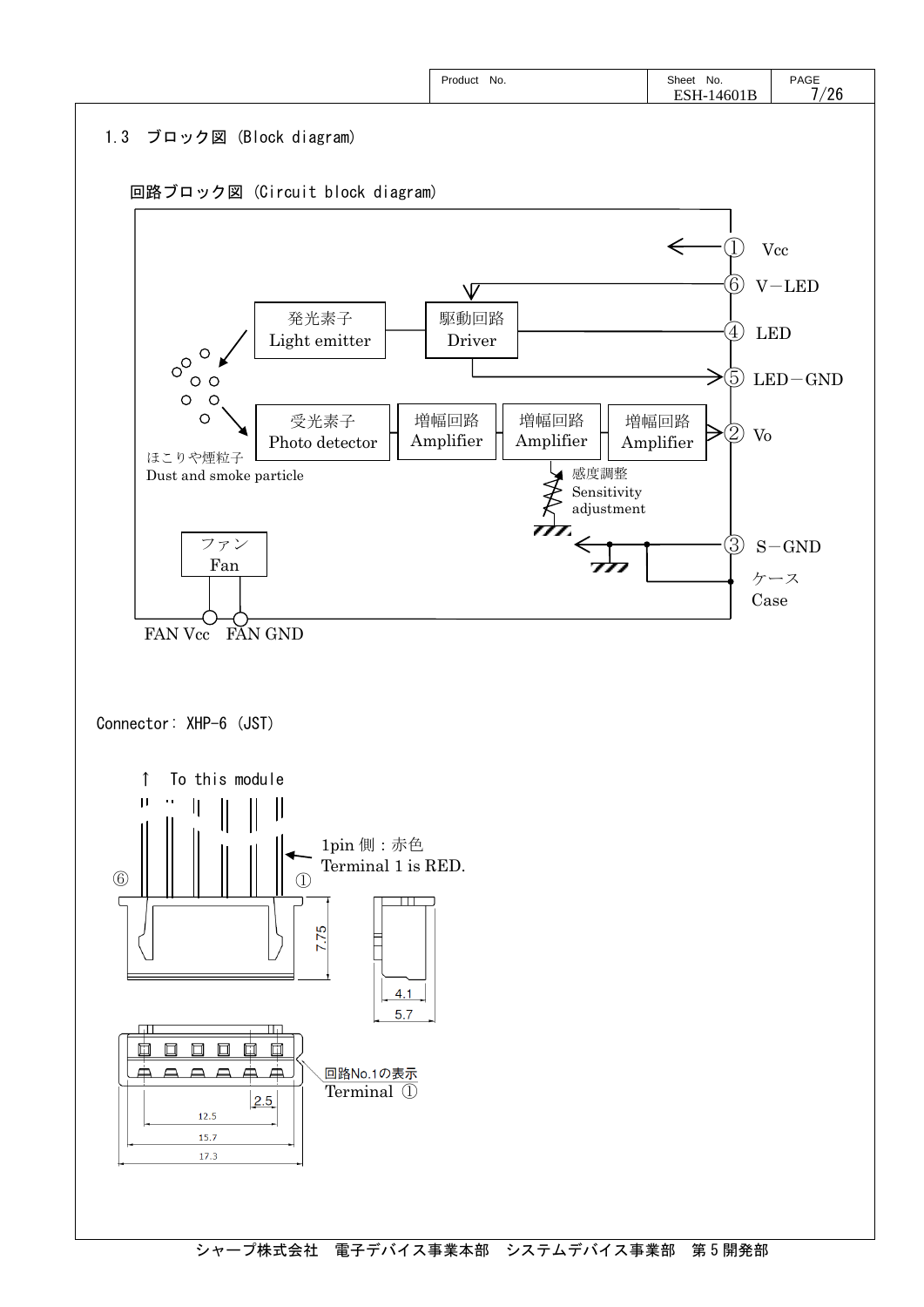| Product<br>No. | Sheet<br>No. | <b>PAGE</b> |
|----------------|--------------|-------------|
|                | ESH-14601B   | 8/26        |

- 2.性能 (General characteristics)
- 2.1 絶対最大定格 (Absolute maximum ratings)

| Item           | Symbol      | Specification   | Unit | Note                   |
|----------------|-------------|-----------------|------|------------------------|
| 電<br>源電圧       | Vcc         | $-0.3 \sim +7$  | ٧    | センサ印加電圧                |
| Supply voltage |             |                 |      | Sensor voltage         |
| 電源電圧           | FAN Vcc     | $+5.7$ Max.     | ٧    | ファン印加電圧                |
| Supply voltage |             |                 |      | Fan voltage            |
| 入力端子電圧         | <b>VLED</b> | $-0.3 \sim$ Vcc | V    | オープンドレイン駆動入力           |
| Input terminal |             |                 |      | Open-drain drive input |
| Voltage        |             |                 |      |                        |

2.2 動作条件 (Operation condition)

-10 ℃ ~ +60 ℃ / 10%~90%RH(水蒸気圧6643Pa 以下) 結露しない事

(Water vapor pressure 6643Pa max.) (No Condensation)

2.3 保存条件 (Storage condition)

-20 ℃ ~ +70 ℃ / 10%~90%RH(水蒸気圧6643Pa 以下) 結露しない事

(Water vapor pressure 6643Pa max.) (No Condensation)

2.4 動作電圧 (Operating voltage)  $\vartriangle_1$ 

| Symbol  | Specification | Unit | Note           |
|---------|---------------|------|----------------|
| V cc    | $5 \pm 0.25$  |      | センサ電圧          |
|         |               |      | Sensor voltage |
| FAN VCC | $5 \pm 0.25$  |      | ファン電圧          |
|         |               |      | Fan voltage    |

2.5 試験条件 (TEST condition)

| Symbol  | Specification | Unit        | Note           |
|---------|---------------|-------------|----------------|
| $V$ cc  | $5 \pm 0.1$   | ٧           | センサ電圧          |
|         |               |             | Sensor voltage |
| FAN VCC | $5 \pm 0.1$   | V           | ファン電圧          |
|         |               |             | Fan voltage    |
| Ttest   | $25 \pm 1$    | $^{\circ}C$ | 周囲温度           |
|         |               |             | Temperature    |
| Htest   | $65 \pm 10$   | $\%$        | 相対湿度           |
|         |               |             | Humidity       |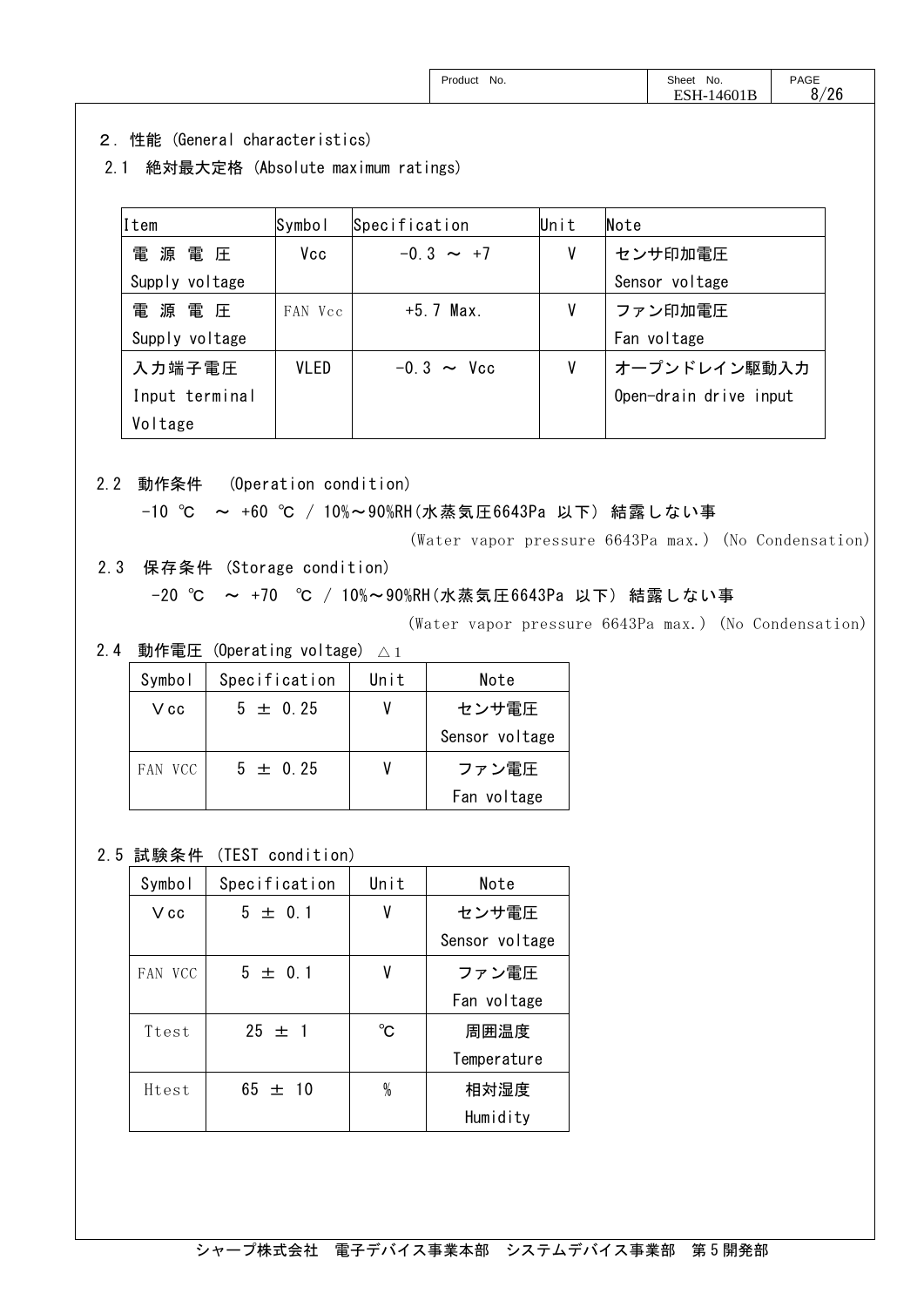| Product No.                                               |                  |                                                                                  |                                             |                 | Sheet No. | ESH-14601B                                      | PAGE<br>9/26                                                  |
|-----------------------------------------------------------|------------------|----------------------------------------------------------------------------------|---------------------------------------------|-----------------|-----------|-------------------------------------------------|---------------------------------------------------------------|
|                                                           |                  | 2.6 電気的光学特性 (Electrical and optical characteristics)<br>(特に指定の無い場合は2.5項の条件に従うこと) |                                             |                 |           |                                                 |                                                               |
|                                                           |                  | (Of the designation when there is not it,                                        |                                             |                 |           |                                                 |                                                               |
|                                                           |                  |                                                                                  | the follows obey a condition of Clause 2.5) |                 |           |                                                 |                                                               |
| 項目                                                        | 記号               | 条件                                                                               | MIN                                         | <b>TYP</b>      | MAX       |                                                 | 単位                                                            |
| Parameter                                                 | Symbol           | Condition                                                                        |                                             |                 |           |                                                 | Unit                                                          |
| 検出感度<br>Detection<br>sensitivity                          | K                | (注1)(注2)<br>(注 3) (注 4)<br>$(Note 1)$ (Note 2)<br>(Note 3) (Note 4)              | 0.85                                        | 1.0             | 1.15      | V/                                              | $(100 \mu g/m^3)$                                             |
| 無塵時出力電圧<br>Output voltage<br>under dust-free<br>condition | V <sub>O</sub> C | (注2) (注3) (注4)<br>(Note 2) (Note 3)<br>(Note 4)                                  |                                             | 1.0             | 1.7       |                                                 | V                                                             |
| 出力電圧範囲<br>Output voltage<br>rage                          | <b>VOH</b>       | $RL = 4.7K\Omega$<br>(注2)(注3)<br>(注4)<br>(Note 2) (Note 3)<br>(Note 4) (Note 5)  | 3.4                                         |                 |           |                                                 | V                                                             |
| LED端子電流<br>LED terminal<br>current                        | <b>ILED</b>      | LED 端子=0V<br>(注2)(注3)<br>(Note 2) (Note 3)                                       |                                             | 10              | 20        |                                                 | mA                                                            |
| 消費電流<br>Current<br>consumption                            | ICC              | $RL = \infty$<br>(注2)(注3)<br>(Note 2) (Note 3)                                   |                                             | 11              | 20        |                                                 | mA                                                            |
| ファン電流<br>Fan current                                      | Ifan             |                                                                                  |                                             | 140             |           |                                                 | mA                                                            |
| 温度係数                                                      |                  | (注2)(注3)<br>(注4)                                                                 |                                             | $6\phantom{.}6$ |           | $(-10^{\circ}\text{C} \sim 40^{\circ}\text{C})$ | $mV$ <sup>o</sup> C                                           |
| $\angle M$ mV/°C                                          | Ktemp            | $(Note 2)$ (Note 3)<br>(Note 4)                                                  |                                             | 1.5             |           |                                                 | $mV$ $\sim$<br>$(40^{\circ}\text{C} \sim 60^{\circ}\text{C})$ |

 (注1)・粉塵濃度は、デジタル粉塵計(柴田化学器械工業㈱製 P-5L2)を使用し、 たばこ(メビウス)の煙濃度を測定した値とする。

・検出感度Kは、粉塵濃度が100μg/m3変化した時の出力電圧変化量について規定 するものである。

(Note 1)  $\cdot$  The dust concentration is the value which measured the smoke density of MEVIUS using the digital dust indicator (P-5L2 from Sibata Scientific technology LTD.).

・The detection sensitivity is the change amount of the output voltage when the dust concentration changed  $100 \mu$  g/m<sup>3</sup>.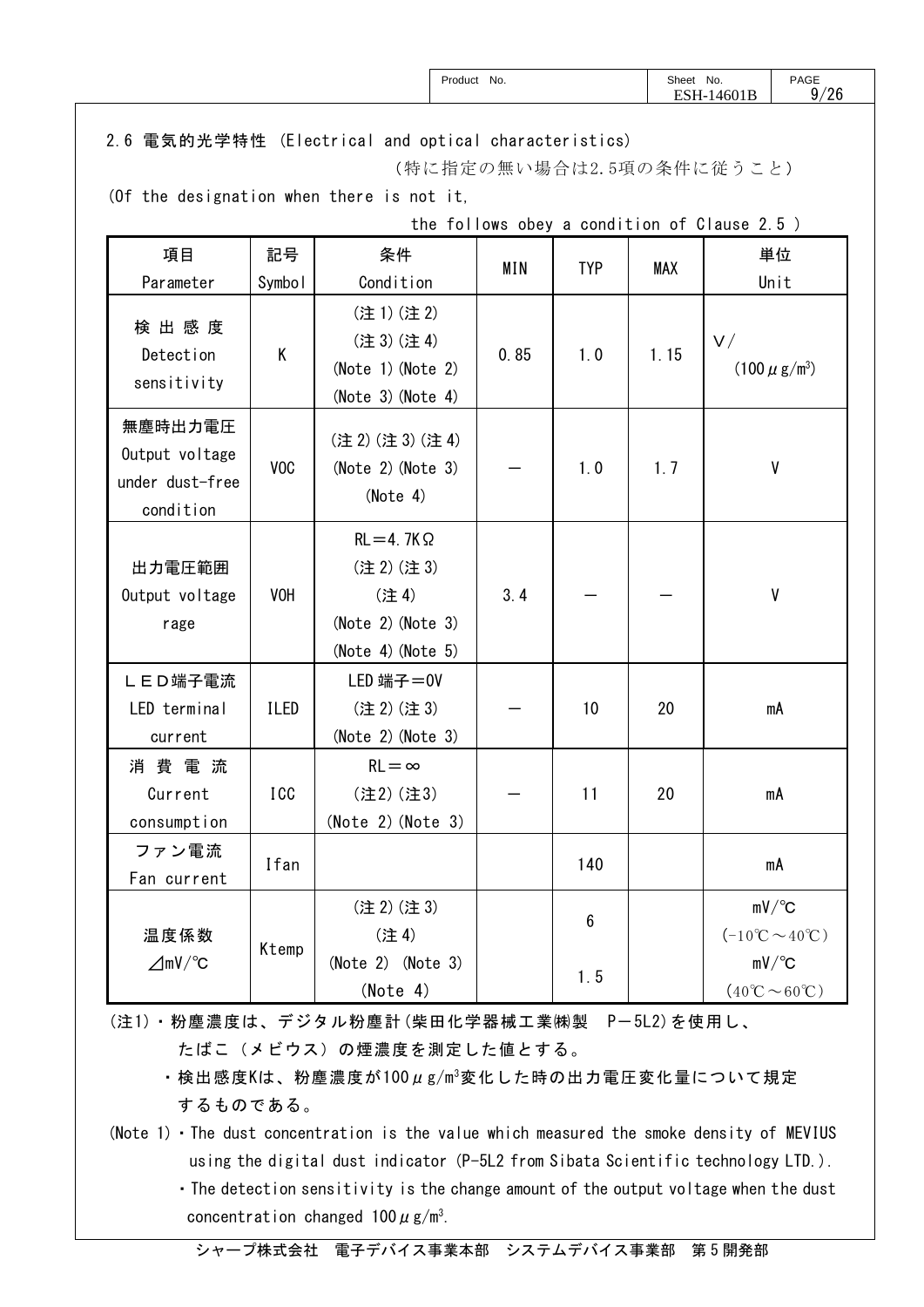|                                                                                                       | Product No.   | Sheet No.<br>ESH-14601B | PAGE<br>10/26 |
|-------------------------------------------------------------------------------------------------------|---------------|-------------------------|---------------|
| (注2) LED端子への入力条件 (パルス駆動条件)<br>(Note 2) Input condition of the LED terminal (pulse driving condition). |               |                         |               |
| (注3) 以下定数の C、R を接続<br>(Note 3) A capacitor and a resister as follows are mounted.                     |               |                         |               |
|                                                                                                       | C=220 $\mu$ F | $R=150 \Omega$<br>Vcc   |               |
| ILED<br>777.                                                                                          |               | 777<br>$T = 10ms$       |               |
| Ь.                                                                                                    |               | $Pw=0.32ms$             |               |
| (注4) 出力パルスサンプリングタイミング<br>(Note4) Output pulse sampling timing                                         |               |                         |               |
| $\mbox{ON}$<br><b>OFF</b><br><b>ILED</b>                                                              |               |                         |               |
| $0.28\mathrm{ms}$<br>出力パルス<br>∣←                                                                      | サンプリング        |                         |               |
| 2.7 LED入力端子へのパルス入力範囲 (Pulse input range to LED input terminal)                                        |               |                         |               |

| 項<br>目      | 記号     | パルス入力範囲           | 単位   |
|-------------|--------|-------------------|------|
| Parameter   | Symbol | Pulse input range | Unit |
| パルス周期       |        | $10 \pm 1$        | ms   |
| Pulse       |        |                   |      |
| period      |        |                   |      |
| パルス幅        | Pw     | $0.32 \pm 0.02$   | ms   |
| Pulse width |        |                   |      |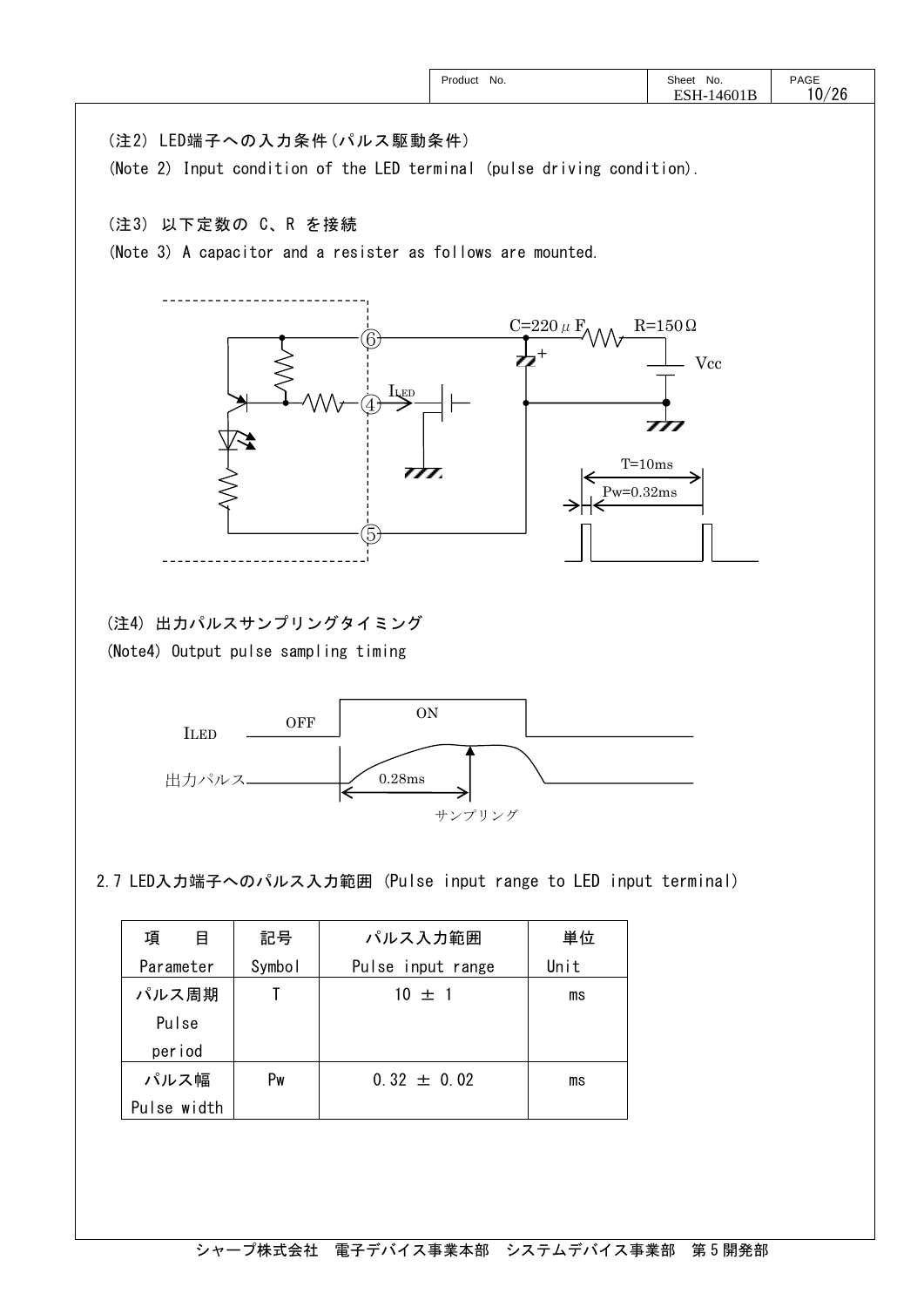| Product<br>No.<br>.<br>_____ | Sheet<br>No.<br>. | PAGE      |
|------------------------------|-------------------|-----------|
|                              | 4601B<br>ÑН.      | 106<br>∠∪ |

# 2.8 PM2.5測定範囲(PM2.5 measurement range)  $\vartriangle_1$

| 項<br>目      | 記号     | 仕様            | 単位                     |
|-------------|--------|---------------|------------------------|
| Parameter   | Symbol | Specification | Unit                   |
| 測定レンジ       |        | 25 to 500     | $\mu$ g/m <sup>3</sup> |
| Measurement |        |               |                        |
| range       |        |               |                        |

PM2.5 測定レンジ は下記条件下での出力電圧を以下の変換式を用いて換算した時の値とする。 【測定条件】 25±1℃ 、Vcc=5±0.1V

> ハイプレシカ(SiO2) φ2.5μm のサンプルを 1m<sup>3</sup>のボックス内で 噴霧し、60 秒後の測定値を換算

The measurement accuracy is the value which is converted the output voltage under the following condition using the following conversion formula.

Measurement condition: 25±1℃, Vcc=5±0.1V

Convert the measurement value after 60 seconds from spraying the samples of HIPRESICA (SiO2)  $\phi$  2.5um in the 1m<sup>3</sup> box.

当モジュールは光散乱方式を用いて、センサを通る大気中のほこりなどにLEDの光を 照射し、その反射光を検出します。その反射光の大きさにより電圧が変化します。 そのため、電圧変化として出力する機器であり質量濃度(μg/m3)を計測する装置では ありません。

後述の変換式を用いて質量濃度に変換する為、精密な測定器としては使えません。 また大気中のほこりの種類、成分により出力電圧は変化します。

This module adopts a light scattering method. Our module irradiates atmospheric dust going along the sensor with light of the LED and detects the borrowed light. The voltage changes by reflected light.

 This module is the device with respect to output voltage change as a particle volume concentration ( $\mu$ m/m3) of dusts in atmosphere, Not a device for measuring the mass concentration ( $\mu$ g/m3).

This module is not able to use a precision measuring apparatus, Because it is necessary to convert the mass concentration using the conversion formula described below.

and the conversion formula will be changed below will change by the type , components, mass distribution of the dust in atmosphere.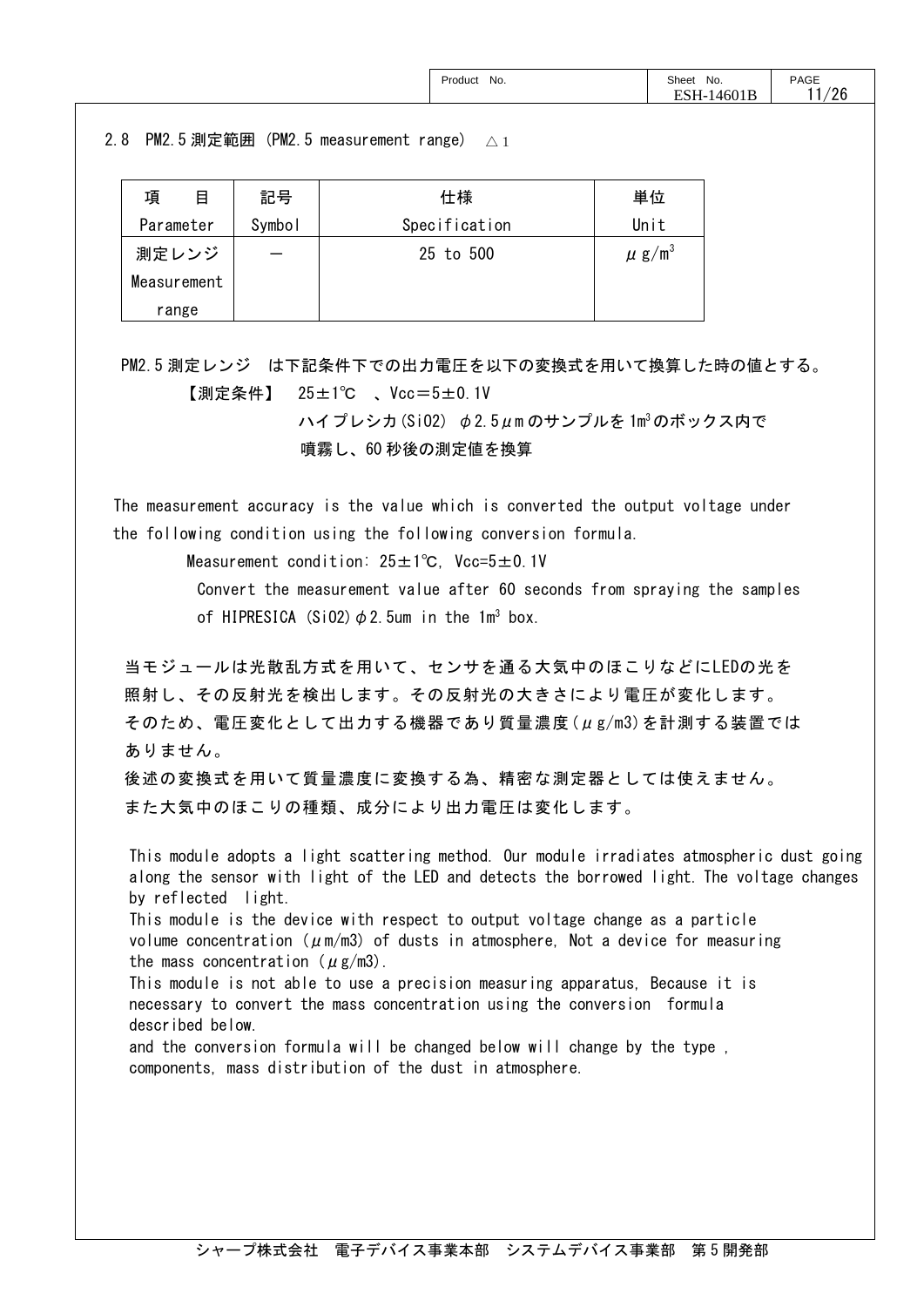| 換算方法                                 |                                                                                                                                                                                                                                                                                                                                                                                                                                                                                                                                                                                                                                                                                                                                                                                                                                                                                                           | Product No.                                  | Sheet No.<br>ESH-14601B | PAGE<br>12/26 |
|--------------------------------------|-----------------------------------------------------------------------------------------------------------------------------------------------------------------------------------------------------------------------------------------------------------------------------------------------------------------------------------------------------------------------------------------------------------------------------------------------------------------------------------------------------------------------------------------------------------------------------------------------------------------------------------------------------------------------------------------------------------------------------------------------------------------------------------------------------------------------------------------------------------------------------------------------------------|----------------------------------------------|-------------------------|---------------|
|                                      |                                                                                                                                                                                                                                                                                                                                                                                                                                                                                                                                                                                                                                                                                                                                                                                                                                                                                                           |                                              |                         |               |
|                                      | ① ほこりの少ない環境下(例えばクリーンボックス)で基準電圧(Vs)を記憶する。<br>又はファンを止め数分経過後(ほこりが重力で落ち着いた状態)に基準電圧(Vs)を記憶する。<br>※出力電圧は、Vo端子(2番ピン)から取り出して下さい。<br>② ファンを回した状態で①の状態の出力電圧(Vo)と基準電圧との差を⊿電圧[mV] (Vo[mV] - Vs[mV])<br>とすると下記換算式で PM2.5 濃度を概算する事が出来ます。                                                                                                                                                                                                                                                                                                                                                                                                                                                                                                                                                                                                                                                                                |                                              |                         |               |
| 換算式:<br>X                            | PM2.5濃度 ( $\mu$ g/m3) = $\alpha \times \beta \times$ (Vo[mV] - Vs[mV])<br>温度補正をしない場合の実環境での概算値<br>実環境における換算係数 ( "0.6"<br>$\sim 1000$<br>$\alpha$<br>$(\beta$ : 湿度係数 〔h=湿度(%)〕)<br>$\beta = \{1-0.01467(h-50)\}$ (h>50) ]<br>$\beta = 1$                                                                                                                                                                                                                                                                                                                                                                                                                                                                                                                                                                                                                                                                    | $(h \le 50)$ ]                               | を推奨 )                   |               |
| Conversion Formula                   |                                                                                                                                                                                                                                                                                                                                                                                                                                                                                                                                                                                                                                                                                                                                                                                                                                                                                                           |                                              |                         |               |
|                                      | 1. Store a reference voltage (Vs) in the environment with less dust (for example clean box etc).<br>or store a reference voltage (Vs) in the state that after a few minutes to stop the fan<br>(state that dust fell by gravity).<br>Note. The output voltage is Vo terminal (pin 2)<br>2. In case that $\angle$ voltage[mV] (Vo[mV] - Vs[mV]) is difference between the reference voltage(Vs)<br>and the output voltage (Vo) when the fan turn on.<br>It is possible to approximate the PM2.5 level by use following conversion formula.<br>Conversion formula (draft):<br>PM2.5 level $(\mu g/m3) = \alpha \times \beta \times (V_0[mV] - V_s[mV])$<br>Note. Do not temperature correction, an estimates in actual environment.<br>$\alpha$ : Conversion factor in the true environment<br>Recommendation : 0.6<br>$(\beta$<br>Humidity factor [h=humidity(%)])<br>$=$ {1-0.01467 (h-50)} (h>50) ]<br>β |                                              |                         |               |
|                                      | $\beta = 1$                                                                                                                                                                                                                                                                                                                                                                                                                                                                                                                                                                                                                                                                                                                                                                                                                                                                                               | $(h \le 50)$ ]                               |                         |               |
| 500<br>400                           | 2.5um 単一ハイプレシカ粒子測定時<br>(at HIPRESICA 2.5um single particle<br>measurement in Lab)<br>PM2.5 = 1.2 * $\triangle$ V ( $\beta$ = 1)                                                                                                                                                                                                                                                                                                                                                                                                                                                                                                                                                                                                                                                                                                                                                                           | PM2.5 level conversion formula (provisional) |                         |               |
| PM2.5 Level(ug/m3)<br>20<br>00<br>00 |                                                                                                                                                                                                                                                                                                                                                                                                                                                                                                                                                                                                                                                                                                                                                                                                                                                                                                           |                                              |                         |               |

シャープ株式会社 電子デバイス事業本部 システムデバイス事業部 第5開発部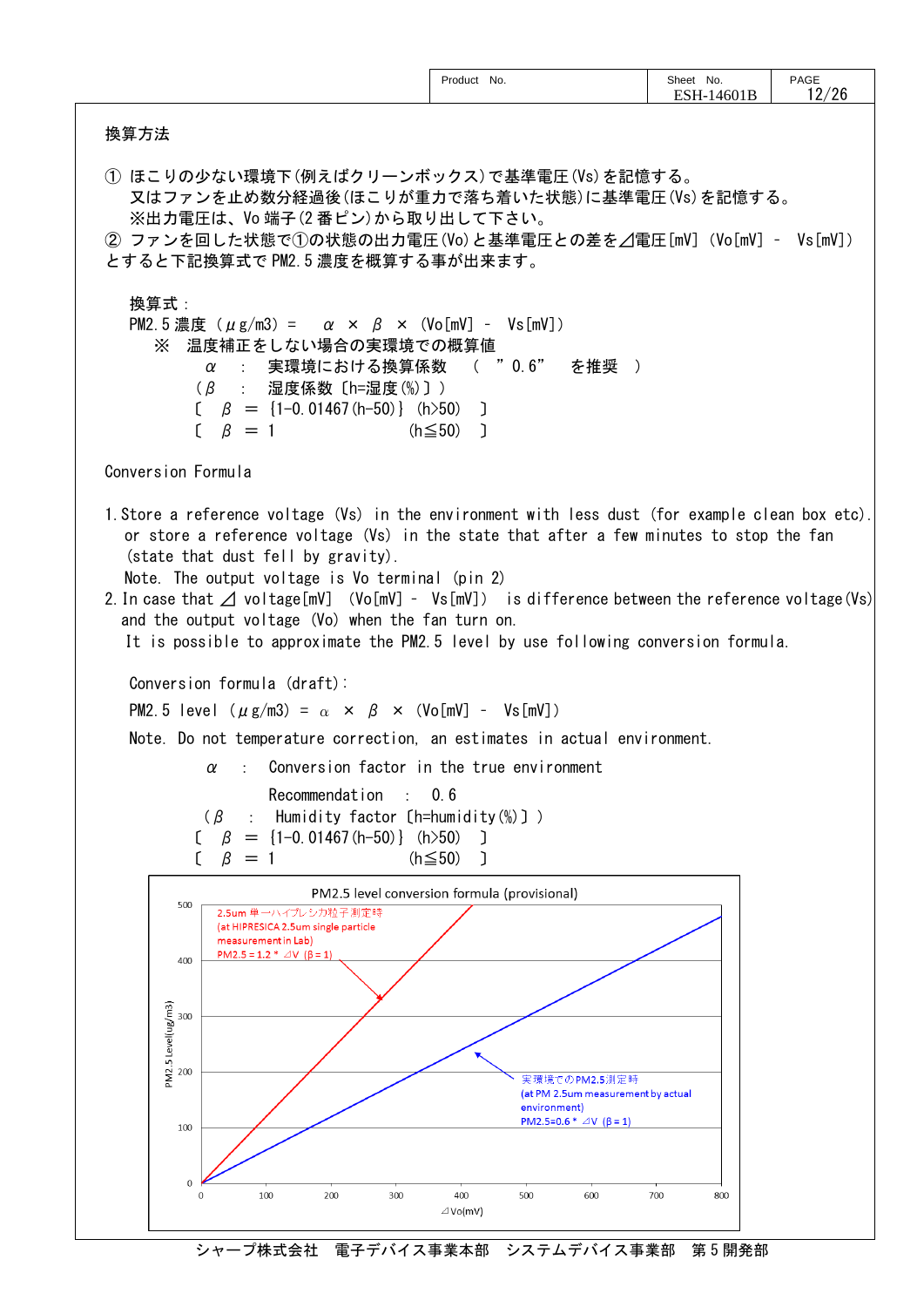| PAGE<br>Sheet<br>No.<br>Product<br>No.<br>.<br>.<br>ָ<br>EС<br>14601 <sub>b</sub><br>×H-<br>. ب<br>LO LP | /26 |
|----------------------------------------------------------------------------------------------------------|-----|
|----------------------------------------------------------------------------------------------------------|-----|

2.9 温度特性 (Temperature characteristics)

このモジュールは温度が増加することにより基準電圧及び出力電圧が増加します。 その為、下記参考データを元に基準電圧の温度補正がお客様アプリにて必要です。 The reference and output voltages are changed by the temperature on this module. Therefore, It is necessary user's application of correction that is based on the following a referential characteristic data.

参考特性データ (Referential characteristic data)

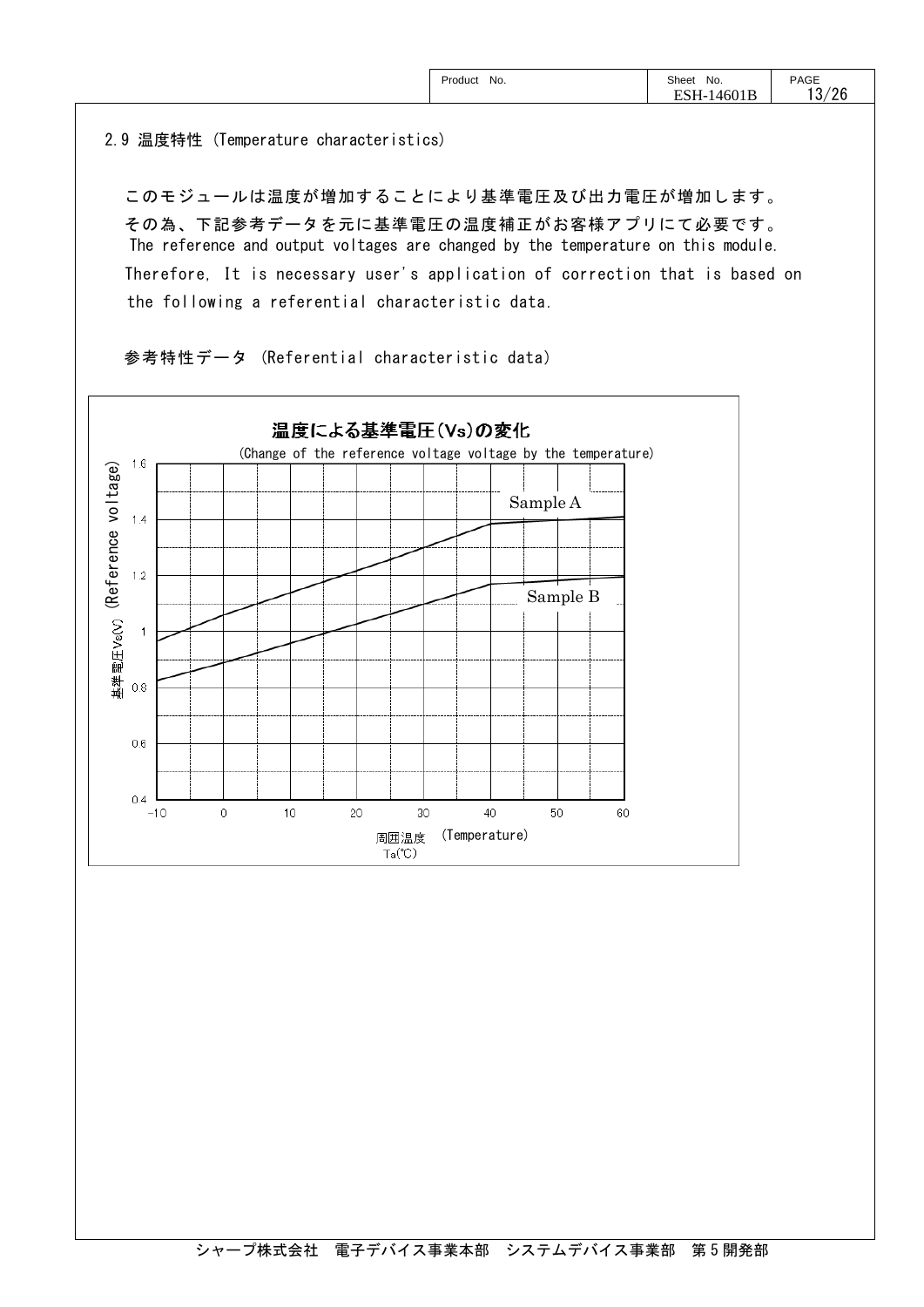2.10 湿度特性 (Humidity characteristics) △1

本モジュールは光散乱方式を用いて、センサを通る大気中のほこりなどにLEDの光を照射し、 その反射光を検出します。大気中のほこりなどが湿気により吸湿した場合、検出可能粒径 (大気含有0.5um)以下のほこりの粒径が大きくなります。

その結果、検出可能粒径(大気含有0.5um)以下のほこりの粒径が検出可能粒径範囲内に入り、 濃度係数を補正する必要があります。

そのため、湿度による影響を下記の換算式中の"β"で補正することを推奨します。

換算式:

PM2.5濃度 (μg/m3) =  $\alpha \times \beta \times$  (Vo[mV] - Vs[mV]) ※ 温度補正をしない場合の実環境での概算値  $\alpha$  : 実環境における換算係数 ( "0.6" を推奨 )  $(\beta$  : 湿度係数  $[$ h=湿度 $(\%)$   $])$  $\beta = \{1-0.01467(h-50)\}\$  (h>50) ]  $\beta = 1$  (h≤50) ]

This module adopts a light scattering method. Our module irradiates atmospheric dust going along the sensor with light of the LED and detects the borrowed light. When atmospheric dust absorbs moisture , particle size of dust with less than it of detectable particle size becomes big. As a result, particle size of dust with less than it of detectable particle size becomes in a detectable particle size range, and it is necessary to revise a density coefficient.Therefore please use the following conversion formula which is revised in " $\beta$ ".

Conversion formula (draft):

PM2.5 level  $(\mu g/m3) = \alpha \times \beta \times (V \circ [mV] - V \circ [mV])$  Note. Do not temperature correction, an estimates in actual environment.  $\alpha$  : Conversion factor in the true environment Recommendation : 0.6  $(\beta$  : Humidity factor [h=humidity(%)])  $\beta = \{1-0.01467(h-50)\}\$  (h>50) ]  $\beta = 1$  (h≤50)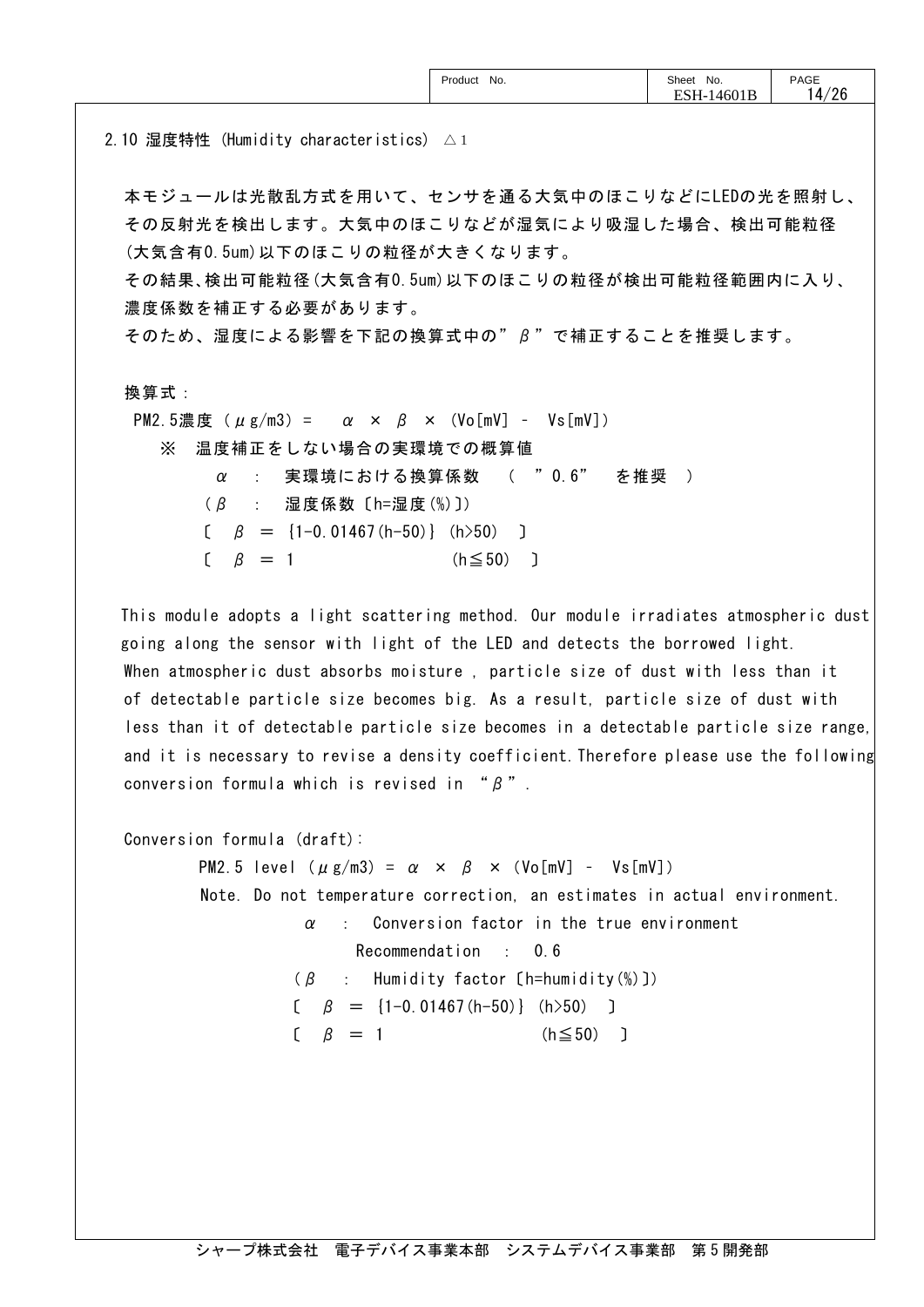2.11 電圧特性 (Voltage characteristics)

このモジュールは電源電圧[Vcc]の変動により基準電圧及び出力電圧が変動します。 その為、下記参考データを元にした電圧補正がお客様アプリにて必要です。

 The reference and output voltages are changed by the supply voltage[Vcc] on this module. Therefore, It is necessary user's application of correction that is based on the following a referential characteristic data.

参考特性データ (Referential characteristic data)



2.12 騒音 (Fan noise)

38dBA typ

モジュールから 1m 離れた位置における騒音計の測定値 (Measurements of the noise meter in the position 1m away from a module)

2.13 質量 (Weight)

53 g  $\pm$  7 g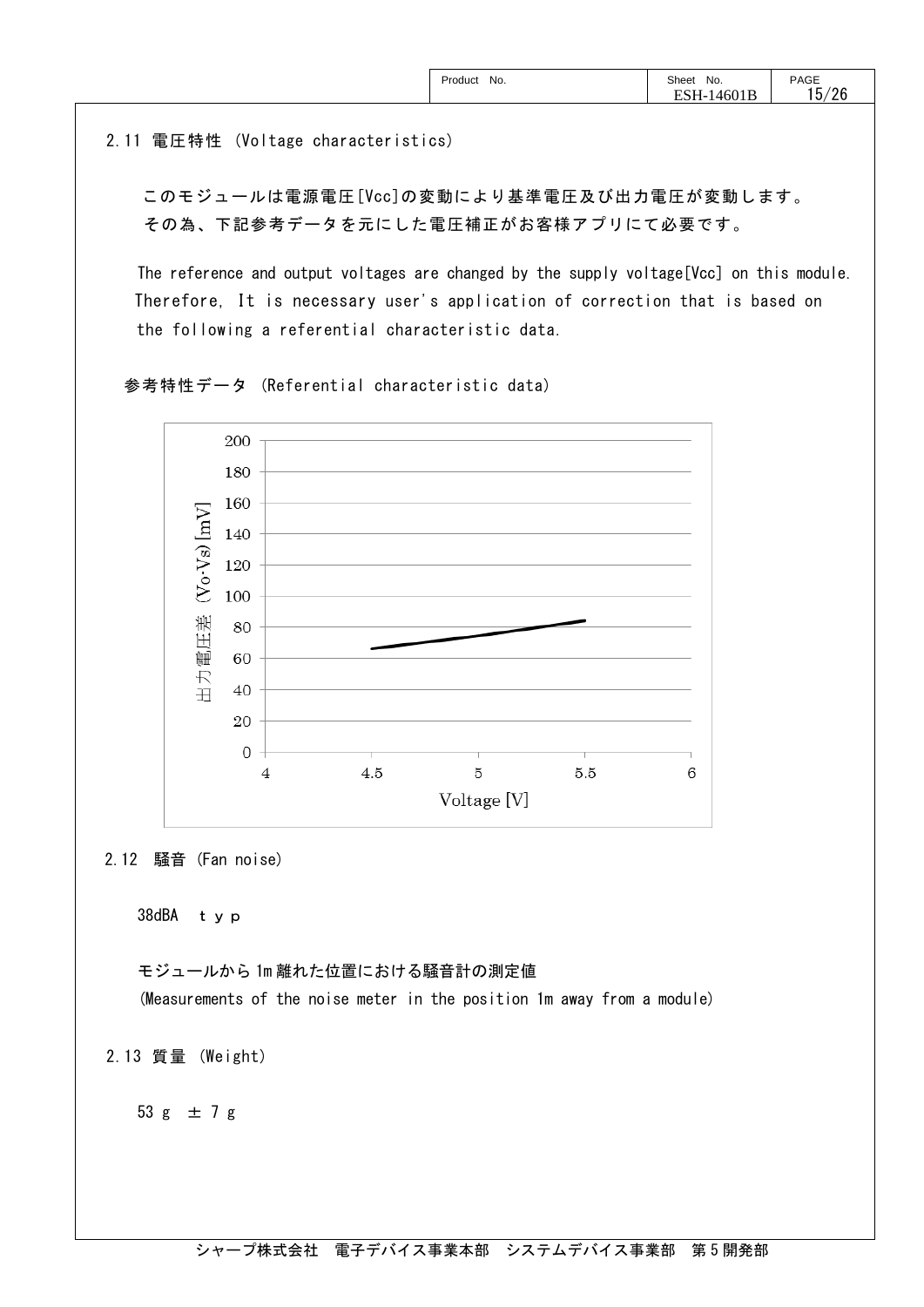

シャープ株式会社 電子デバイス事業本部 システムデバイス事業部 第5開発部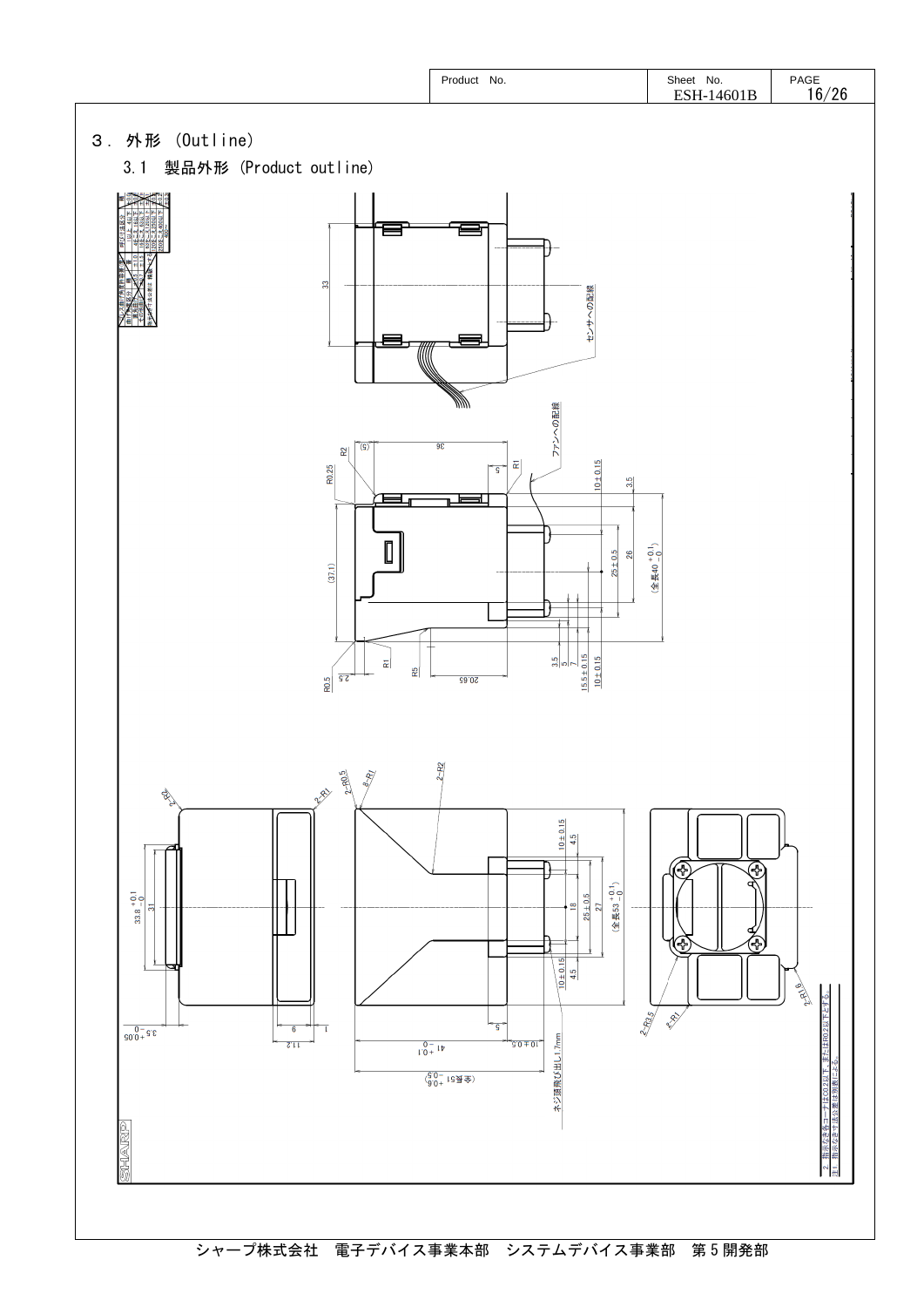|  | Product<br>No.<br>. | Sheet<br>No.<br>.<br>. .<br>nı<br>OUID<br>-- 10 | PAGE<br>. –<br>/26<br>_ |
|--|---------------------|-------------------------------------------------|-------------------------|
|--|---------------------|-------------------------------------------------|-------------------------|

### 4.信頼性試験 (Reliability test) △1△2

4.1 信頼性試験(Reliability test)

製品の信頼性については、下記内容を満足するものとする。

The following contents shall be satisfied about the reliability of this product.

| No             | 試験項目                                                                                                                   | 試験条件                                                              | 故障判定項目                           |  |  |  |
|----------------|------------------------------------------------------------------------------------------------------------------------|-------------------------------------------------------------------|----------------------------------|--|--|--|
|                | Item                                                                                                                   | Condition                                                         | Item Judgments                   |  |  |  |
|                | 温度サイクル                                                                                                                 |                                                                   | 特性                               |  |  |  |
| 1              | Thermal cycle                                                                                                          | $-20^{\circ}$ C $\leftarrow$ $+70^{\circ}$ C each 30min/20 cycles | -無塵時出力電圧                         |  |  |  |
|                | testing                                                                                                                |                                                                   | -2.5ミクロン粒径濃度                     |  |  |  |
|                | 高温高湿保存                                                                                                                 |                                                                   | −消費電流                            |  |  |  |
| $\overline{2}$ | High Temp.                                                                                                             | $+60^{\circ}$ C, 90%RH, 240h                                      |                                  |  |  |  |
|                | High Hum.                                                                                                              |                                                                   |                                  |  |  |  |
|                | Storage Test                                                                                                           |                                                                   | Characteristics                  |  |  |  |
|                | 高温高湿動作                                                                                                                 |                                                                   | -Output voltage at               |  |  |  |
| 3              | High Temp.                                                                                                             | $+60^{\circ}$ C, 90%RH, Max voltage, 240h                         | non-dust                         |  |  |  |
|                | High Hum.                                                                                                              |                                                                   | -PM2.5 measurement               |  |  |  |
|                | Operating Test                                                                                                         |                                                                   | accuracy<br>-Current consumption |  |  |  |
| 4              | 高温保存                                                                                                                   |                                                                   |                                  |  |  |  |
|                | High Temp.                                                                                                             | $+70^{\circ}$ C, 240h                                             |                                  |  |  |  |
|                | Storage Test<br>高温動作                                                                                                   |                                                                   |                                  |  |  |  |
| 5              | High Temp.                                                                                                             | $+60^{\circ}$ C, Max voltage, 240h                                |                                  |  |  |  |
|                | Operating Test                                                                                                         |                                                                   |                                  |  |  |  |
|                | 低温保存                                                                                                                   |                                                                   |                                  |  |  |  |
| 6              | Low Temp.                                                                                                              | $-20^{\circ}$ C, 240h                                             |                                  |  |  |  |
|                | Storage Test                                                                                                           |                                                                   |                                  |  |  |  |
|                | 低温動作                                                                                                                   |                                                                   |                                  |  |  |  |
| $\overline{7}$ | Low Temp.                                                                                                              | $-10^{\circ}$ C, Max voltage, 240h                                |                                  |  |  |  |
|                | Operating Test                                                                                                         |                                                                   |                                  |  |  |  |
| 8              | 衝撃                                                                                                                     | $1000m/s^2$ , 6. Oms, 3 times                                     |                                  |  |  |  |
|                | Shock Test                                                                                                             | $\pm$ X, $\pm$ Y, $\pm$ Z directions                              |                                  |  |  |  |
| 9              | 可変周波数振動                                                                                                                | $5 \sim 55 \sim 5$ Hz $\angle$ 1min<br>each 2h                    |                                  |  |  |  |
|                | Vibration Test                                                                                                         | X, Y, Z directions, 1.5mmp-p                                      |                                  |  |  |  |
|                | *)判定基準                                                                                                                 |                                                                   |                                  |  |  |  |
|                | 無塵時出力電圧;初期値±20%以内                                                                                                      |                                                                   |                                  |  |  |  |
|                | 2.5 ミクロン粒径濃度;初期値±20%以内                                                                                                 |                                                                   |                                  |  |  |  |
|                | 消費電流;センサー部 初期値±20mA 以下                                                                                                 |                                                                   |                                  |  |  |  |
|                | モーター部 初期値±15mA 以下                                                                                                      |                                                                   |                                  |  |  |  |
|                | Judging standard                                                                                                       |                                                                   |                                  |  |  |  |
|                | Output voltage at non-dust; Initial value $\pm 20\%$ max.<br>PM2.5 measurement accuracy; Initial value $\pm 20\%$ max. |                                                                   |                                  |  |  |  |
|                |                                                                                                                        | Current consumption; Sensor unit; Initial value $\pm 20$ mA max.  |                                  |  |  |  |
|                |                                                                                                                        | Motor unit; Initial value $\pm 15$ mA max.                        |                                  |  |  |  |
|                |                                                                                                                        |                                                                   |                                  |  |  |  |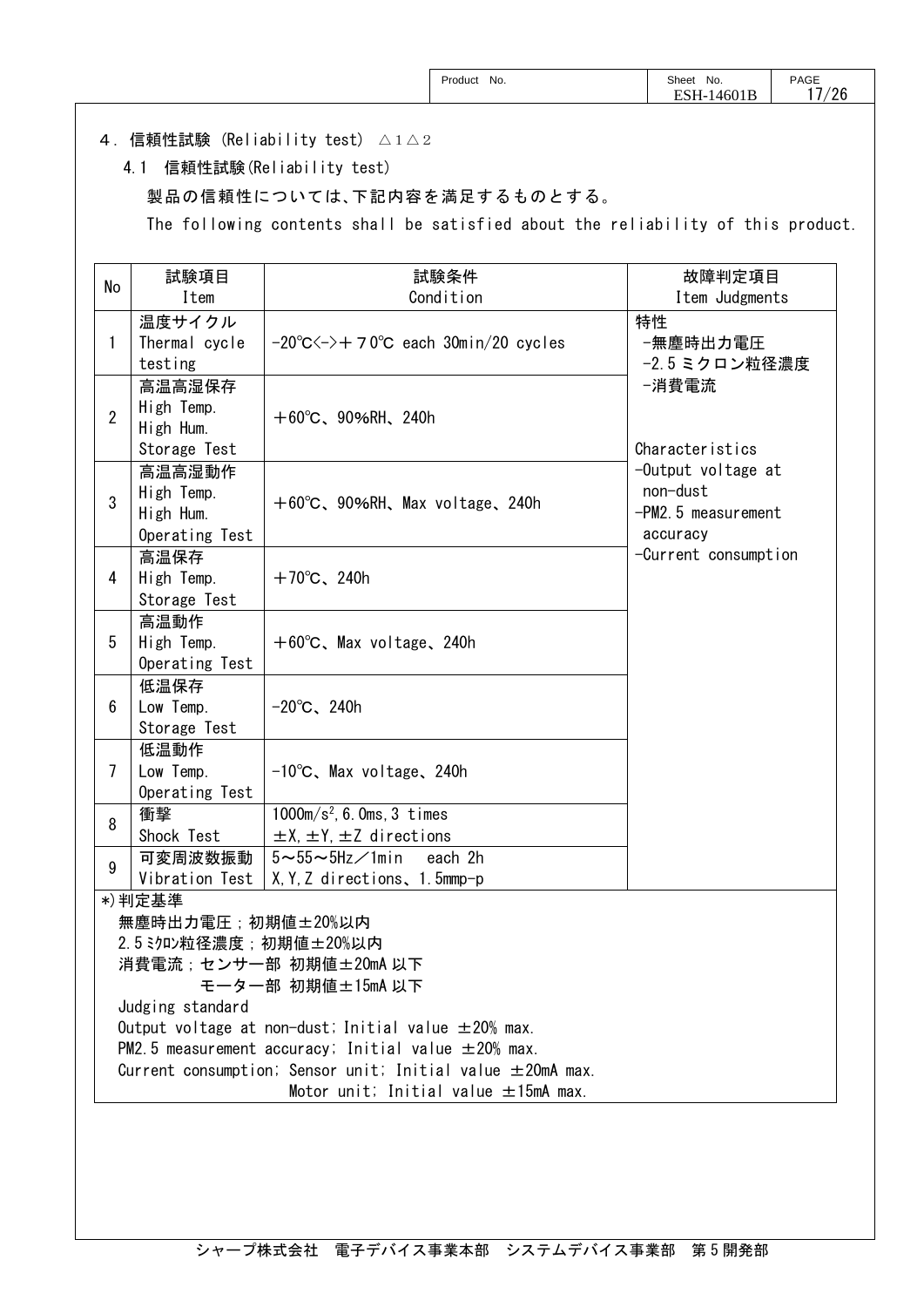|  | Product No. | Sheet<br>No.<br>$\sim$ $\sim$ $\sim$ | PAGE<br>18/26 |
|--|-------------|--------------------------------------|---------------|
|  |             |                                      |               |

(注5) 測定方法は、2.6項電気的光学的特性に準ずる。

- (Note 5) Measurement method is based on section 2.6 Electrical and optical characteristics.
- (注6) 測定は、試験後常温常湿中に2時間放置した後、行うものとする。 但し、結露なきこと。
- (Note 6) Measurement is performed after leaving for 2 hours under normal humidity and at normal temperature. But, there is no dew condensation.
- (注7) 動作試験(No.3.5.7)時のLED端子入力条件は、2.6項 電気的光学的特性に準ずる。
- (Note 7) The input condition of the LED terminal during the operation tests (No.3, 5, 7) is based on the electrical and optical characteristics in section 2.6.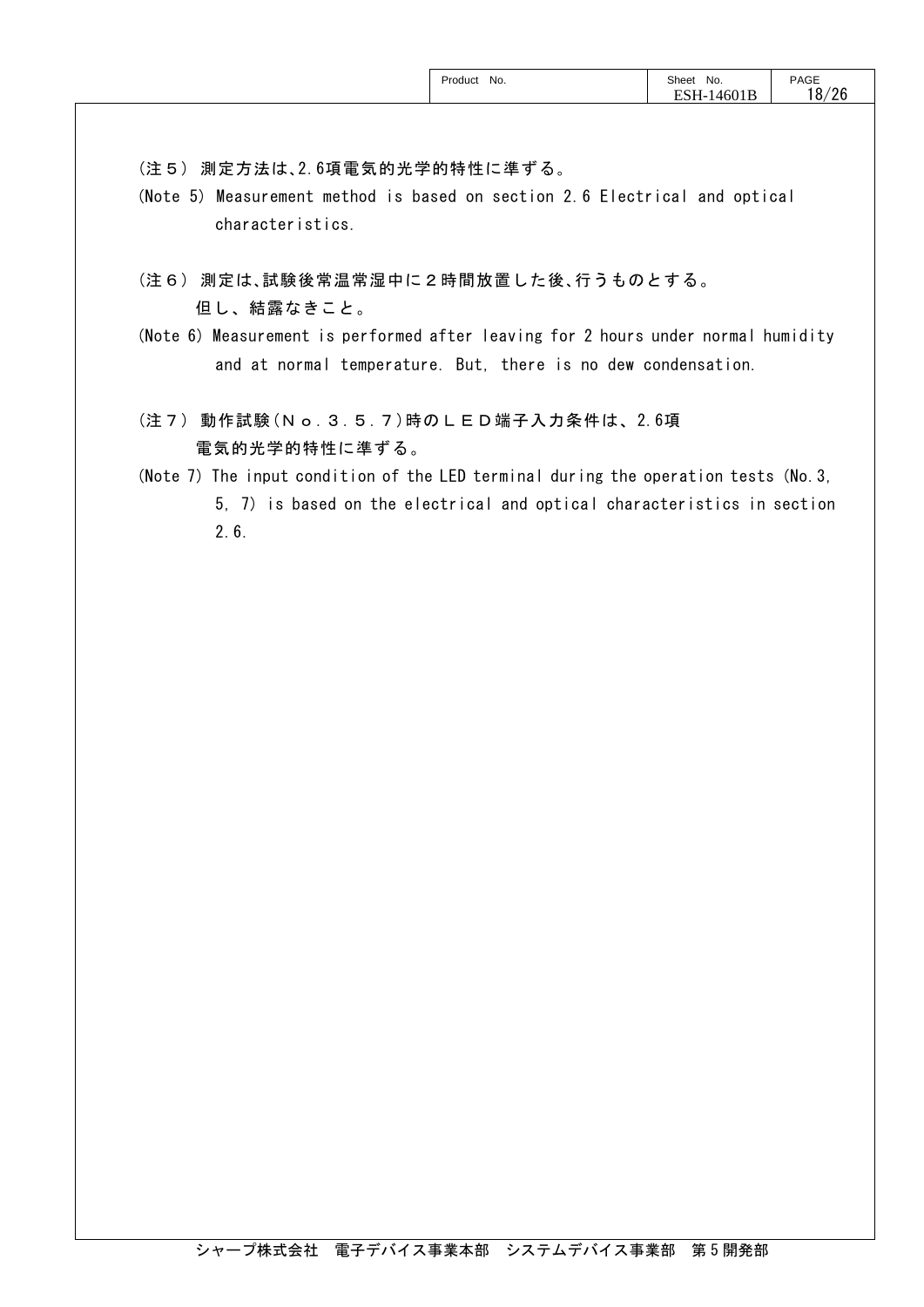|  | No.<br>Product<br>. | Sheet<br>No.<br>16 I<br>--<br>rvv<br>. | PAGE<br>/26<br>۱9<br>∠⊾ |
|--|---------------------|----------------------------------------|-------------------------|
|--|---------------------|----------------------------------------|-------------------------|

## 5.出荷検査 (Delivery inspection)

5.1 出荷検査 (Delivery inspection)

 (1) 検査ロット (Inspection lot) 生産ロット毎に検査するものとする。 The inspection is performed for each production lot.

 (2) 検査項目 (Inspection item) 抜取方法は、ISO 2859 ナミ検査、検査水準Ⅱ 1回抜き取り方式とする。 Sampling procedure: ISO 2859, a single normal sampling plan, inspection level II

| 項目<br>Item          | 容<br>内<br>Description                                                                                 | $A Q L ($ %) |
|---------------------|-------------------------------------------------------------------------------------------------------|--------------|
| 重欠点<br>Major defect | 2.6項の電気的光学的特性<br>Section2 3 Electrical and<br>optical characteristics                                 | 0.4          |
| 軽欠点<br>Minor defect | 外観及び寸法<br>※割れ、欠け、傷、汚れ<br>Appearance and dimensions<br>* Cracks, scratches, chippings<br>and pollution | 1.0          |

(注8)割れ、欠け、傷、汚れ

 2.6項の電気的光学的特性に影響を与えるものは不良。 錆びについては問わないものとする。

(Note 8) Cracks, scratches, chippings and pollution Ones which affect the electrical and optical characteristics in section 2.6 are failure. The rust is not matter.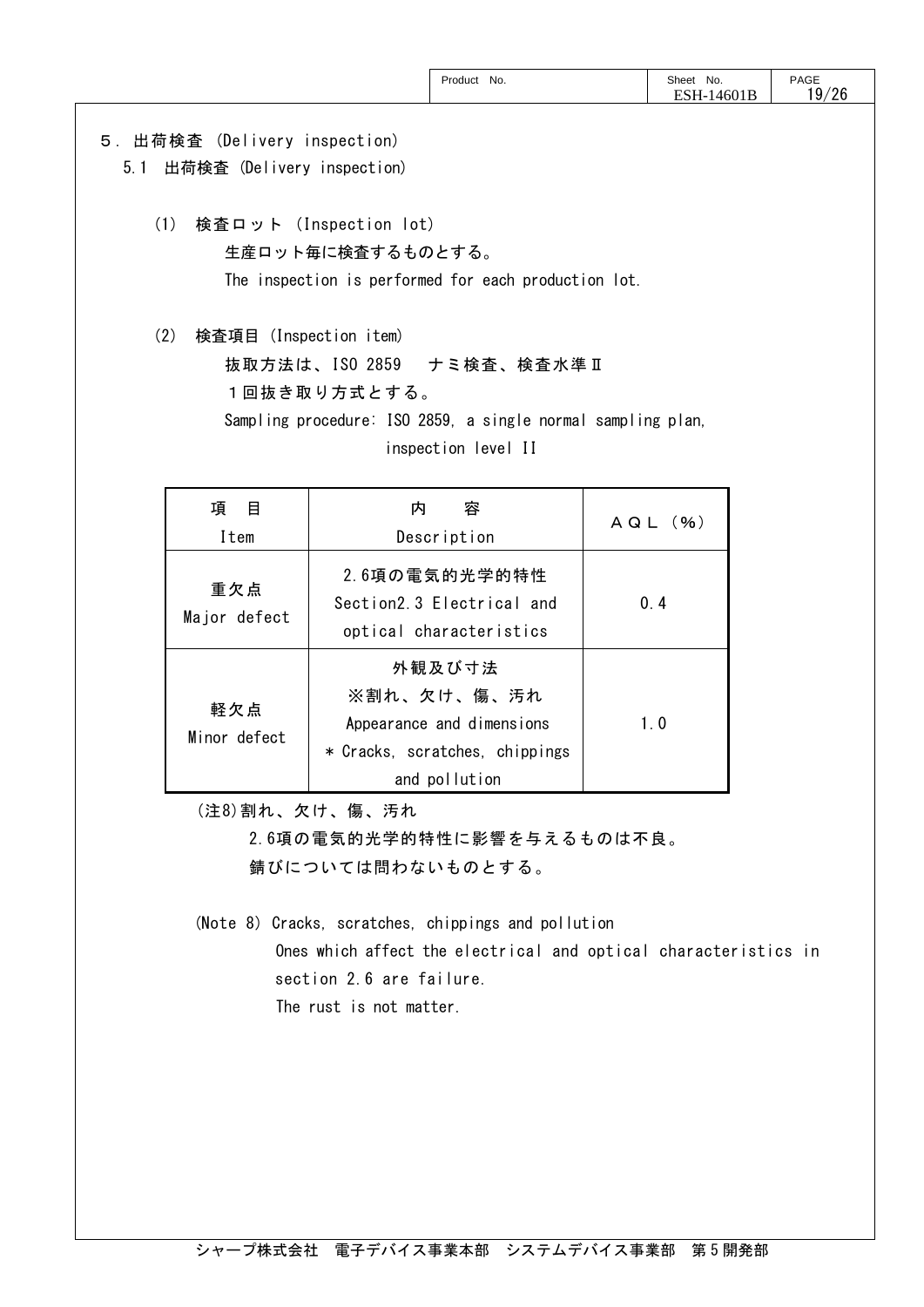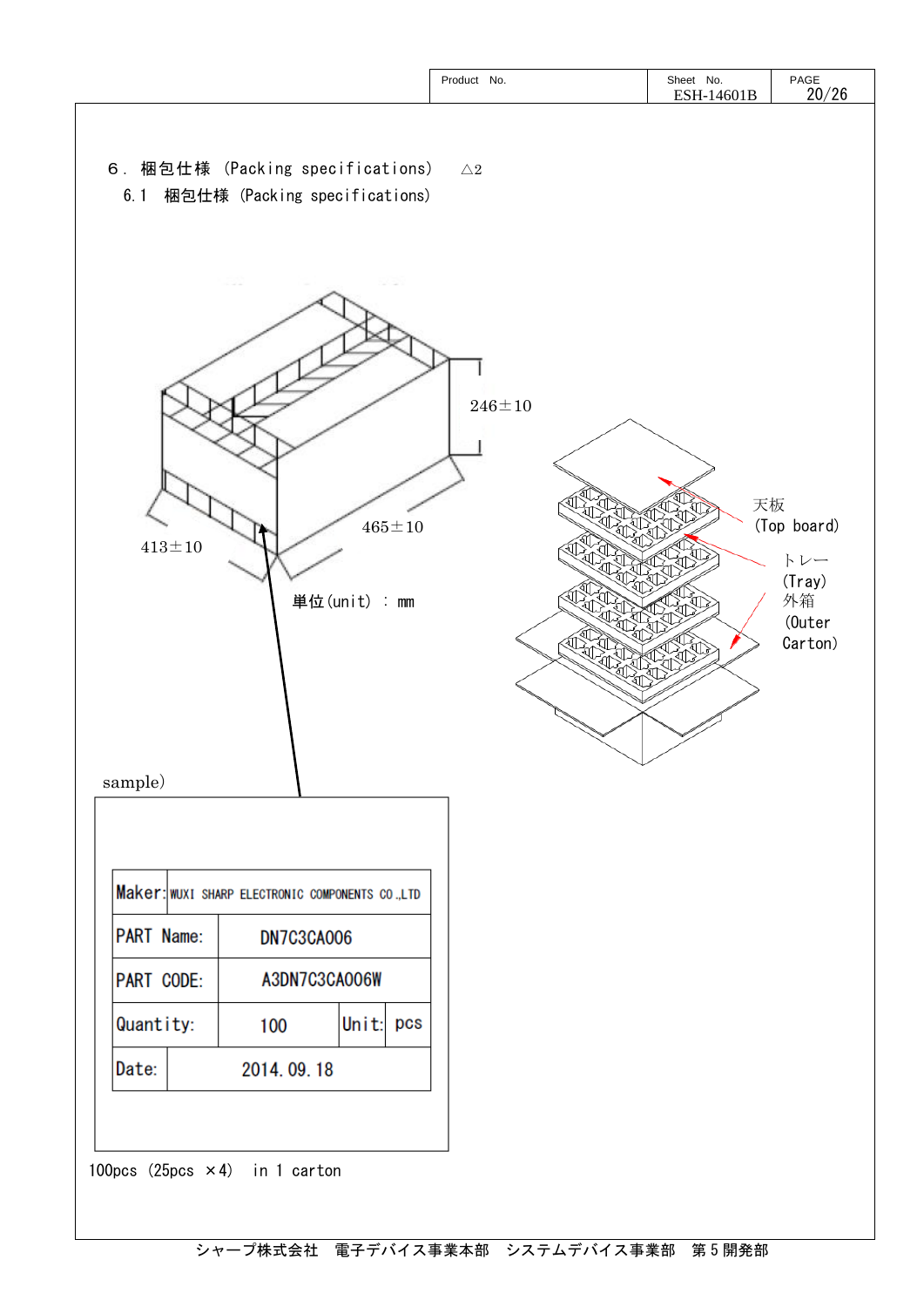|                                                                                                                                                                                                     | Product No.                                                                                                                                                                          | Sheet No.<br>ESH-14601B                  | PAGE<br>21/26 |
|-----------------------------------------------------------------------------------------------------------------------------------------------------------------------------------------------------|--------------------------------------------------------------------------------------------------------------------------------------------------------------------------------------|------------------------------------------|---------------|
| 6.2 ロット No. 表示 (Descrption of lot No.) $\triangle 1$<br>QR コード<br>(QR Code)<br>$DN7C$ * * * * * *<br>W4225A7                                                                                        | 機種名 (model name)<br>$\Box \vee \Box$ No. (Lot No.)                                                                                                                                   |                                          |               |
| [Lot No.表示内容 (Descrption of lot No.)]<br><u>W 4 2 2 5 A 7</u><br>$\circled{1}$<br>$^{\circledR}$<br>$\circled{3}$<br>④<br>$\circledS$<br>$\circled{6}$                                              |                                                                                                                                                                                      |                                          |               |
| 1: 生産工場 (中国WSEC)<br>②: 生産年 (2014年=4)<br>3 : 生産月 (1~9 o r O, N, D)<br>4: 生産日 (01~31)<br>5: 変更履歴 (A~Z, I, Oは使用不可)<br>(7): 生産ラインNo (7~9)                                                               | Production place<br>Production year<br>Production month<br>Production day<br>Modification No. ( $A \sim Z$ , I, 0 is not use.)<br>Production line and group of workers<br>$(7\sim9)$ |                                          |               |
| [QR コード情報 (QR code information) ]<br>$1 \t4 \t2 \t2 \t5$ *<br>∗<br>$\ast$<br>$\ast$<br>$\textcircled{\scriptsize{1}}$<br>$\circled{3}$<br>(2)<br>$\circled{4}$                                      | * * . * * * * *<br>$\circledS$<br>$\circled{6}$                                                                                                                                      | * * * . *<br>$\left( \mathcal{D}\right)$ |               |
| $(1)$ : 生産年 (2014年=14)<br>②: 生産月 (1~9 o r O, N, D)<br>3:生産日 (01~31)<br>$\left( 4\right)$ : シリアルNo(00001~FFFF)<br>5: 無塵時の測定値 (0. 00 v ~ 1. 70 v)<br>$(6)$ : 未使用 $(**$ * * * $)$<br>⑦:温度(00.0℃~99.9℃) | Production year<br>Production month<br>Production day<br>Serial number<br>Reserved<br>Temperature                                                                                    | Measurements in no dust                  |               |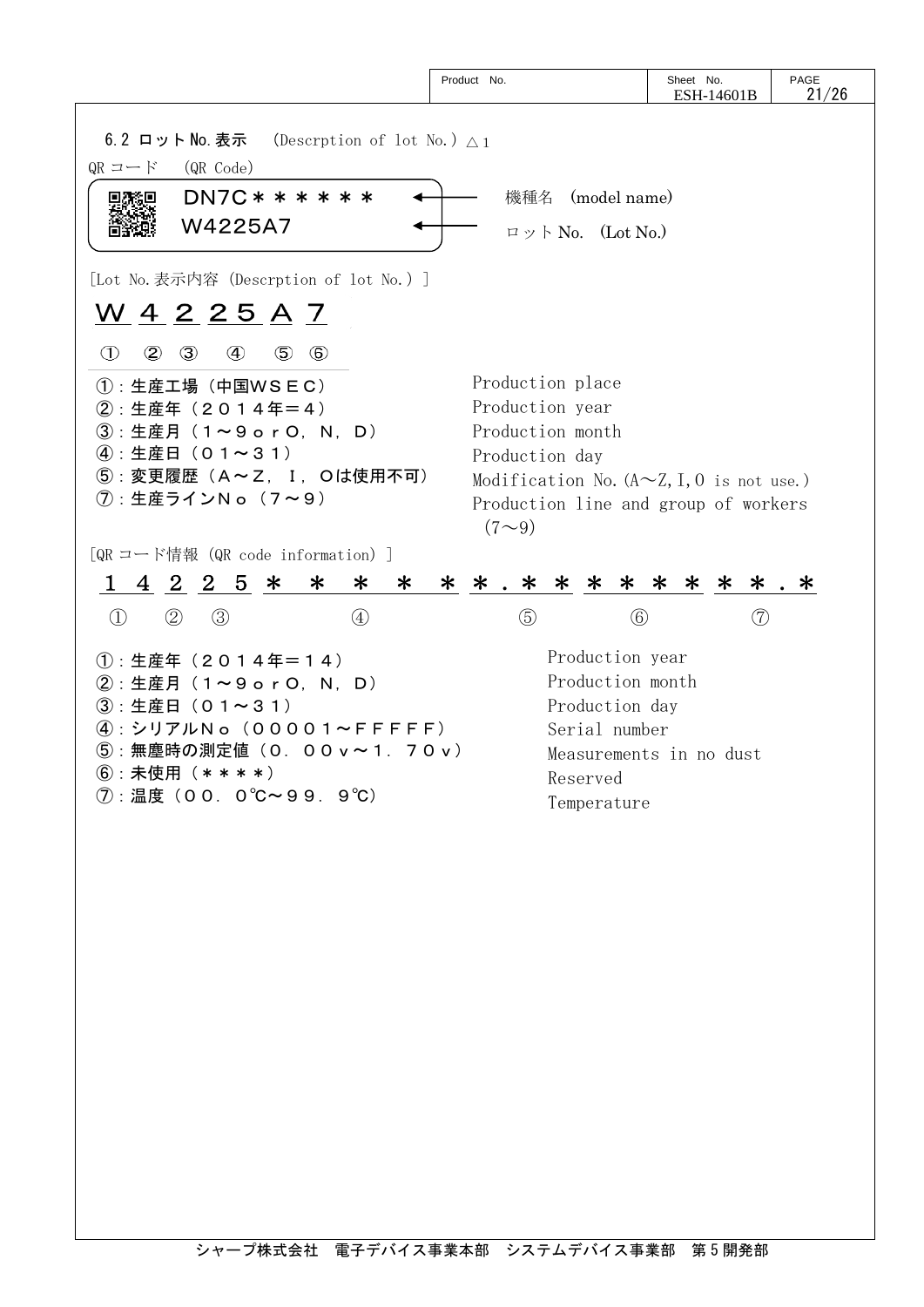7.使用上、及び保管上の注意事項 (Cautions for usage and storage)

7.1 洗浄について (Cleaning) 洗浄することにより光学系等の特性が変化し特性を満足しなくなる事がありますので 洗浄は行わないで下さい。

Since the characteristics, such as optical system, change by cleaning and it may not satisfy the required characteristics, please do not clean.

7.2 パルス入力範囲について (Pulse input range)

 製品の信頼性に関わる品質を維持するため、LED入力端子は、2.7項に記載の パルス入力範囲を遵守して下さい。

Please comply with the pulse input range of the LED input terminal in section 2.7 to keep the quality relating to the reliability of the product.

7.3 ほこり付着について (Adherence of dust)

 ほこり通過孔内部に付着したほこりが受光部光軸よりなる検出部空間に突出する事により 粉塵濃度を誤検出する事がありますので、ほこり付着について、お客様の機器側にても、 構造、機構上の配慮をお願いします。

The dust concentration may be incorrect-detected because the dusts adhering to the inside of the dust passage hole project into the detecting element space which consists of the optical axis of the light receiving part. About dust adhesion, please take user's structure and mechanism into consideration in the apparatus side and please consider about the maintenance such as vacuuming the dust with air, wiping, etc. when dusts adhere. And please consider a placement design of easy removal location.

7.4 発光出力について (Light emission output)

ほこりセンサに使用している発光ダイオードは一般に通電により発光出力が低下します。 長時間使用の場合は、発光ダイオードの出力低下(50%以下/5年)に伴い、ほこり センサ出力の出力電圧が低下する事を考慮して回路設計願います。

The light emission output of the light emitting diode used for the dust sensor generically decreases by energization. Please design the circuit considering that output voltage of the dust sensor output decreases by decrease of the light emitting diode output (or less  $50\%$  / five years) if the dust sensor is used for a long time.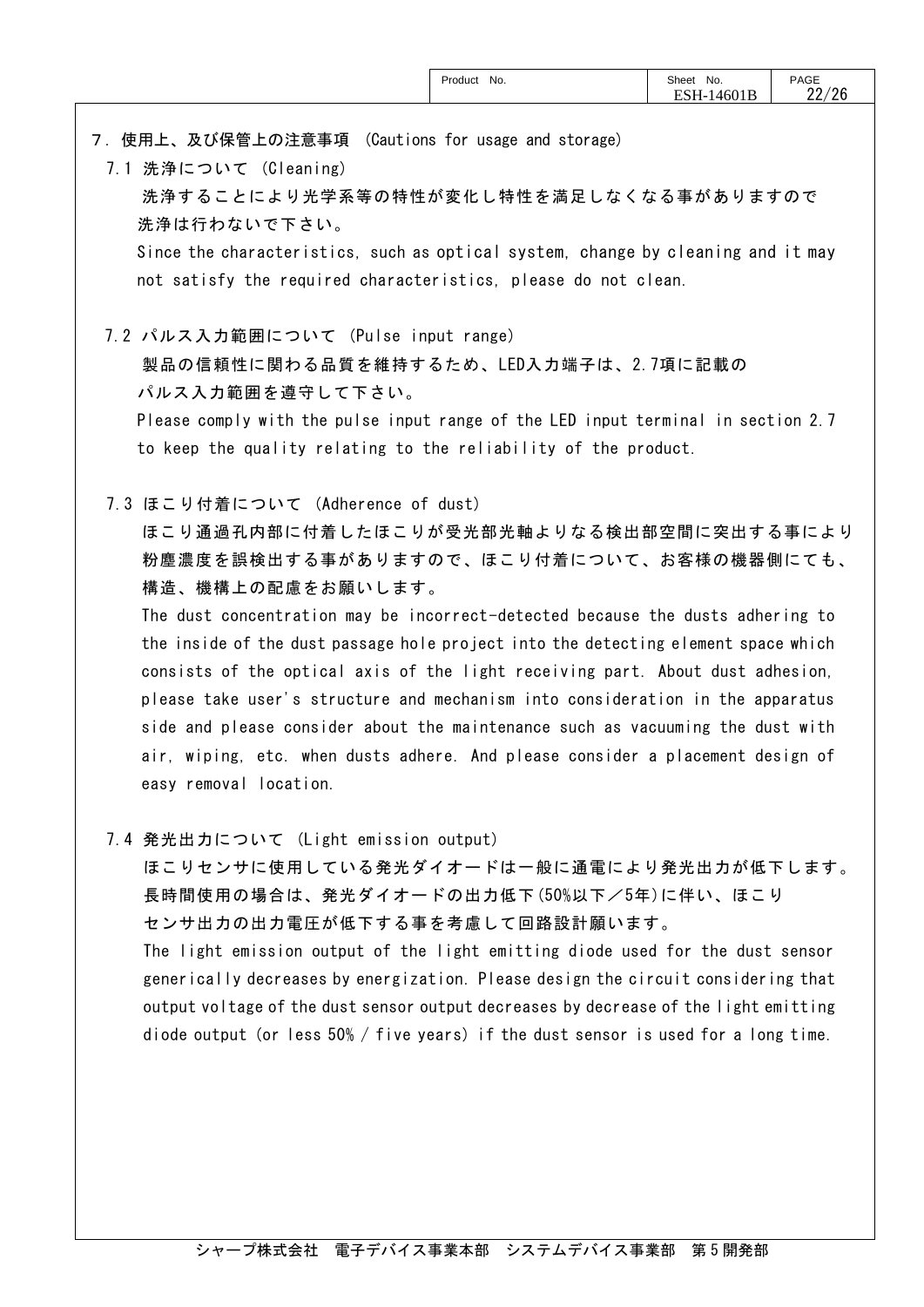7.5 分解について (Disassembly)

 本製品のタッピングビス等を外し、分解しないで下さい。分解後、組み立てても仕様書 の規格値が満足しなくなる場合があります。

Do not disassemble this product by removing the tapping screw, etc. After disassembling, the standard value of the specification may be not satisfied even if it is assembled again.

7.6 ノイズの影響について (Influence of noise)

電気集塵機等のノイズ源がセンサに近接して配置されると、誘導ノイズによりセンサ 出力が変動する事があります。又、電源ラインへのノイズによりセンサ出力が変動する 事があります。ノイズ源のセンサ出力への影響を十分ご確認の上、使用して下さい。 If the noise source such as an electrostatic precipitator is placed near the sensor, the sensor output may change by the induction noise. And, the sensor output may change by the noise of the power line. Please use this product after fully confirming the effect of the noise source on the sensor output.

7.7 振動の影響について (Influence of vibration)

本製品は機械的振動により出力が変動する場合があります。実使用上支障の無い事を 十分ご確認の上、使用して下さい。

The output of this product may change by the mechanical vibration. Please use this product after fully confirming that there is no problem in practical use.

7.8 外光の影響について (Influence of outside light)

 本製品のほこり通過穴より外光が入射すると出力が影響を受ける場合があります。 外光の影響を受けなくする為、使用機器の内側に設置する等、考慮願います。 If the outside light enters from the dust passage hole, the output may be affected. For example, please consider it so that this module is placed on inner side of the instrument to prevent this product from being affected by outside light.

7.9 結露について (Dew condensation)

センサ内部にて結露すると正常な動作をしません。結露しない様考慮願います。 When dew condensation occurs in the sensor inside, the sensor does not work normally. Please consider it so that dew condensation does not occur.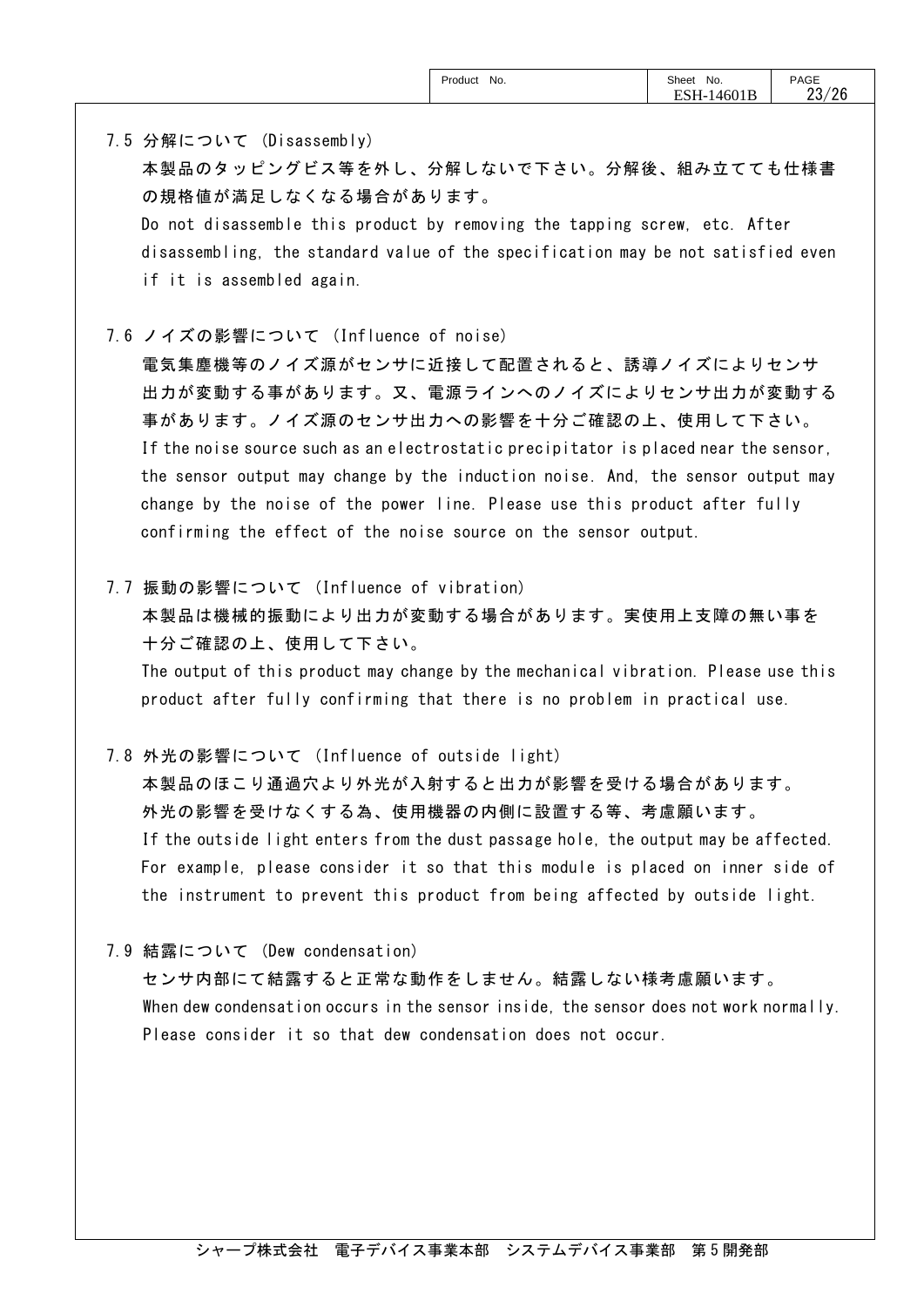| PAGE<br>$24$<br>/26<br>rvv 1 D |
|--------------------------------|
|--------------------------------|

7.10 取り付け位置について (For the Installations location) 測定物質は吸気口(ファンと反対側)から入りファンから出ていきます。 モジュールは気流を邪魔しない風通りの良い場所に設置してください。 吸気口が上向きになる様筐体設計下さい。 設置時に吸気口を下向きにすると特性が得られませんので、吸気口は下向きにしないよ うお願いします。 また、モジュールとの接続ケーブルおよびファン接続線があることを配慮し、取り付け 下さい。 The dust will come out from the fan enters through an intake hole (on the side opposite to the fan). Please install this module in a good place for a wind flow, not interfere with air flow. And please design that the air intake of case is installed upward for less dust. In addition, I consider that there are the connection cable with the module and a fan tie line, and, please attach it. 7.11 周囲環境 (For a surrounding environment) 周囲環境によってほこり、虫、油がモジュール内部にたまり性能劣化を引き起こします。 お客様の筐体設計において、モジュール内部に大きなほこり、虫、油などが入らないよう な構造にして下さい。 Will cause a performance degradation by to be entered dust, insects, oil, etc into this module. Please consider the correspondence, etc. to add a filter to the intake hole. 7.12 基準電圧校正 (The calibration of the reference voltage) 経年劣化により、基準電圧(Vs)が変化します。そのため、必要に応じて 基準電圧(Vs)の変化を補正するために基準電圧(Vs)の校正を実施下さい。 In order to correct the performance change for the deteriorate over time.

Please consideration the method to calibrate the (Vs) reference voltage by application.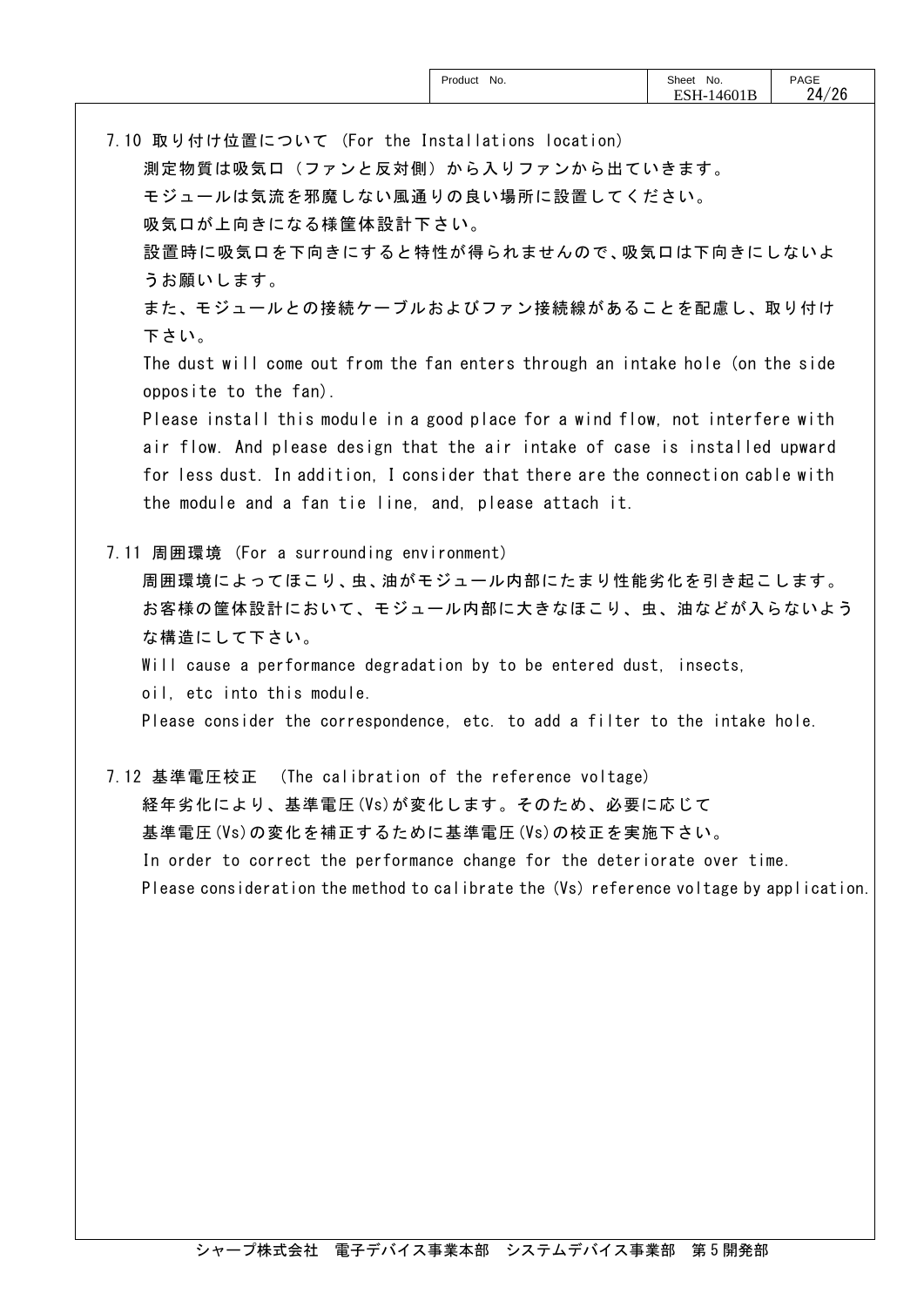7.13 間欠運転 (Intermittent operation) ファンの平均寿命(MTTF)を 15,000時間 としております。 そのため、当モジュールは長寿命化のため間欠動作を推奨しています。 PM2.5物質を測定するときだけファンを動作することにより、ファン寿命が延び、 ほこりもたまりにくくなりますので、その使用方法を強く推奨します。 ファンの間欠動作の ON時間は Min : 10秒 となります。 ただし、ON時間を長くする方がより安定した値を得ることができます。 ファンの間欠動作のOFF時間は お客様の設計仕様に合わせて、設定下さい。 またファンを間欠的に止めることにより、通常のほこりセンサとして使用すること が可能です。

The Mean Time to between Failure (MTTF) of the fan is 15,000 hours. This module is recommended for the intermittent operation for long life. By operating the fan only when measuring PM2.5 material, a fan life is extended and the dust will be hard to collect. And We strongly recommend intermittent operation.

ON time for intermittent movement of the fan : Min. 10 seconds. But the customer lengthening ON time can get a more stable value. Please set it to the design specifications of the customer in OFF time for intermittent movement of the fan. In addition, it is possible by stopping intermittently a fan, to be used as a dust sensor.